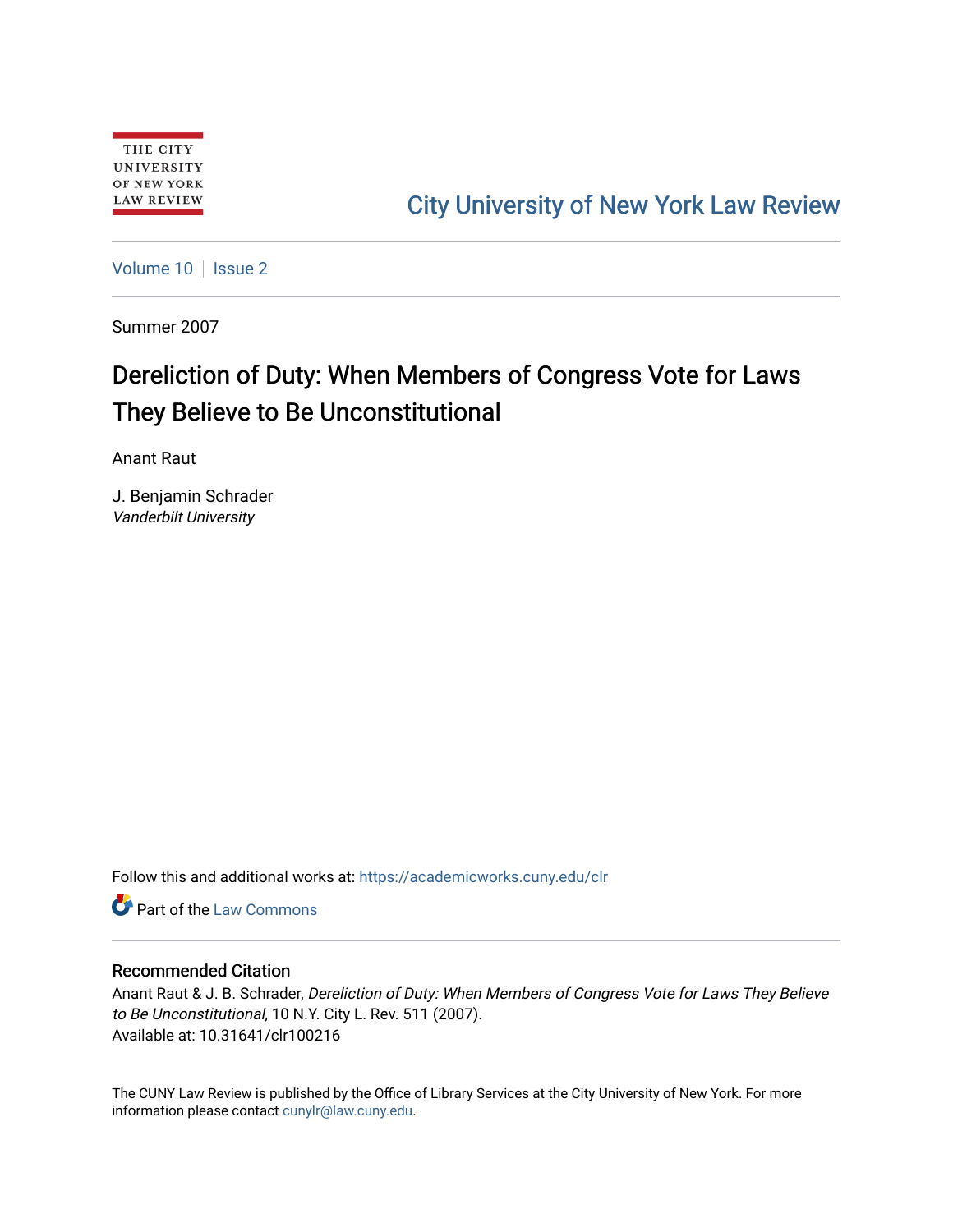# **DERELICTION OF DUTY: WHEN MEMBERS OF CONGRESS VOTE FOR LAWS THEY BELIEVE TO BE UNCONSTITUTIONAL**

# *Anant Raut*\* *J. Benjamin Schrader* †

[Y]ou swore an oath, as I did, when you became Members of this body to uphold the Constitution of the United States. . . . You cannot . . . ignore your own duty properly to interpret the Constitution, which you have inherited after 200 years of history. . . . [T]o duck your responsibility on the ground that sometime, at some future date, the Supreme Court will have final authority over the question is to ignore the oath which you swore when you became a Member of this body.

—Senator Slade Gorton (R-WA), 1984<sup>1</sup>

#### **INTRODUCTION**

Members of Congress have an obligation not to vote for legislation they believe to be unconstitutional. That obligation stems from the oath that every Senator and Representative takes to support and defend the Constitution, and is bolstered by the deference afforded by the courts which presume that Congress does not intentionally pass unconstitutional legislation.

Occasionally, however, some Senators and Representatives vote for legislation they believe to be unconstitutional. This occurred most recently with the passage of the Military Commissions Act of 2006, during which two Senators and one Representative voted in favor of the legislation despite their belief that it did not pass constitutional muster. This Article argues that voting in such a manner is a dereliction of constitutional duty. Furthermore, this Article demonstrates how the modern legislative climate became conducive to this sort of behavior by tracing the shift from a Madison–Jackson model of coordinate construction to one of judicial superiority in which members of Congress defer questions of

<sup>\* 2001</sup> graduate of Harvard Law School and an associate at Counsel, Committee on the Judiciary, US House of Representatives.

<sup>†</sup> Second-year student at Vanderbilt University Law School and a member of the Vanderbilt Law Review. <sup>1</sup> Louis Fisher, *Constitutional Interpretation by Members of Congress*, 63 N.C. L. REV.

<sup>707, 721 (1985) (</sup>citing 130 CONG. REC. 10844, 10862 (1984) (statement of Sen. Gorton).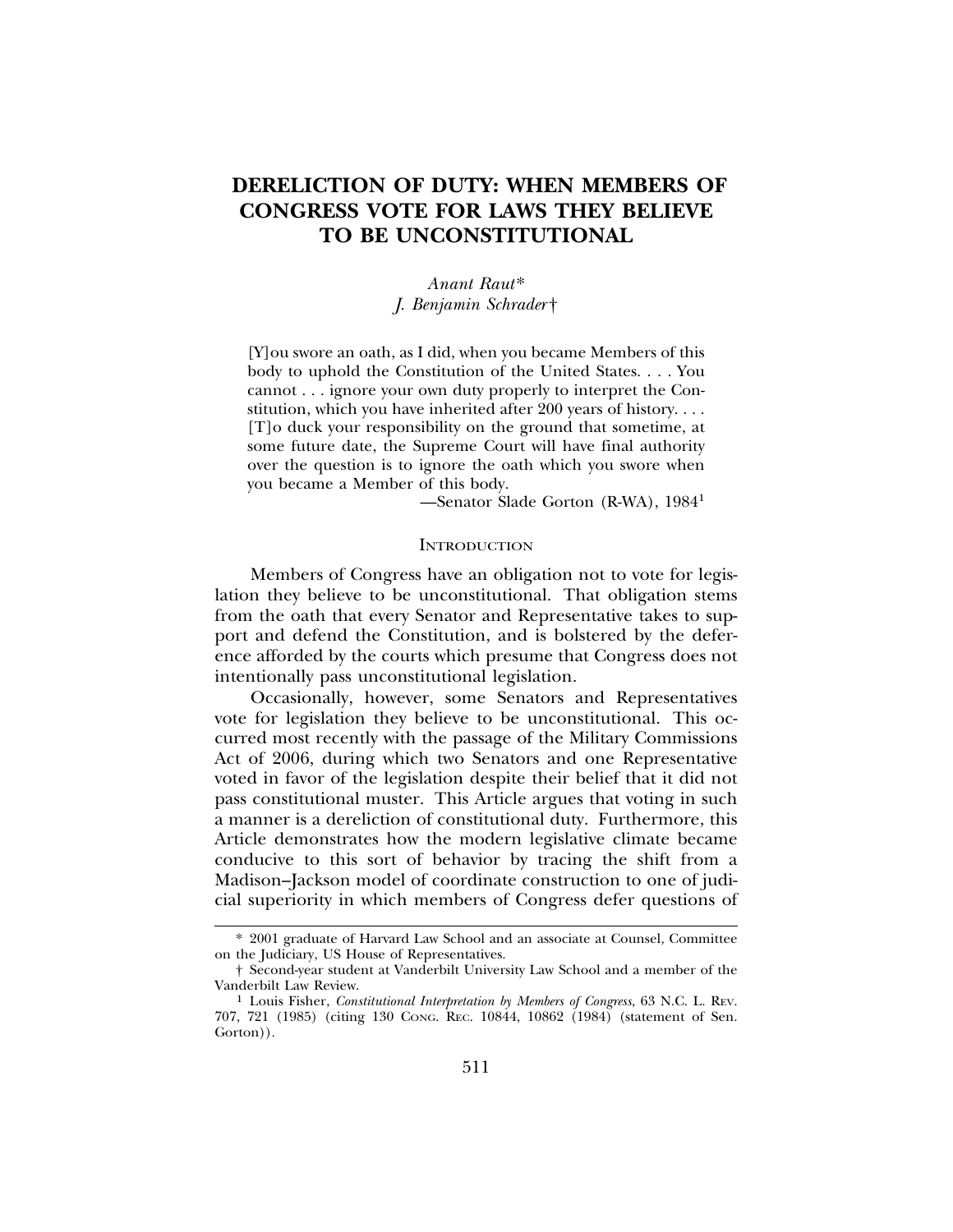constitutionality to the courts without conducting a searching constitutional analysis themselves. This Article then examines the potential consequences of this voting posture for (i) the Senators and Representatives who willfully vote for a bill they believe to be unconstitutional; (ii) a President faced with signing such a bill; and (iii) the courts which will later hear challenges to the new legislation. This Article concludes with a prediction of how these consequences may permanently change legislative debate.

# I. CONGRESSIONAL DERELICTION OF DUTY AND THE MILITARY COMMISSIONS ACT OF 2006

In September 2006, Senator Arlen Specter (R-PA) took to the Senate floor to decry what he believed to be a patently unconstitutional provision in the proposed Military Commissions Act of 2006  $(MCA).<sup>2</sup>$  The section of the MCA in question purported to strip U.S. federal courts of jurisdiction over the habeas corpus claims of alien enemy combatants, including detainees held at the U.S. Naval Base in Guantánamo Bay, Cuba.

Senator Specter identified two significant problems with that section. First, the provision sought to eviscerate recent Supreme Court decisions<sup>3</sup> granting the detainees a right to have their habeas claims heard in the District Court of the District of Columbia.4 Senator Specter feared that the removal of habeas corpus jurisdiction over these cases would "set back basic rights by some 900 years."5

Second, and more fundamentally, Senator Specter believed that this section of the legislation ran contrary to the plain text of the Constitution.6 Under Article One, Section 9 of the Constitution, Congress may only suspend the writ of habeas corpus in times of "rebellion or invasion"; $\bar{7}$  it was clear to Senator Specter that America was experiencing neither. In an impassioned speech before the National Press Club prior to the vote, Senator Specter vowed not to "support a bill that's blatantly unconstitutional,"<sup>8</sup> and

 $2$  Military Commissions Act of 2006, Pub. L. No. 109–366, 120 Stat. 2600 (to be codified in scattered sections of 10, 18, 28, and 42 U.S.C.).

<sup>&</sup>lt;sup>3</sup> *See* Hamdan v. Rumsfeld, 126 S. Ct. 2749 (2006); Hamdi v. Rumsfeld, 542 U.S. 507 (2004); Rasul v. Bush, 542 U.S. 466 (2004). <sup>4</sup> 10 U.S.C.A. § 950g (West 2006).

<sup>5 152</sup> Cong. Rec.  $\overline{S10264}$  (daily ed. Sept. 27, 2006) (statement of Sen. Specter).<br>6 *Id.* 7 U.S. Const. art. I, § 9, cl. 2.

<sup>&</sup>lt;sup>8</sup> Nat Hentoff, Editorial, *Protect the Constitution: Terror Suspects Deserve Habeas Corpus Right*, WASH. TIMES, Oct. 16, 2006, at A21.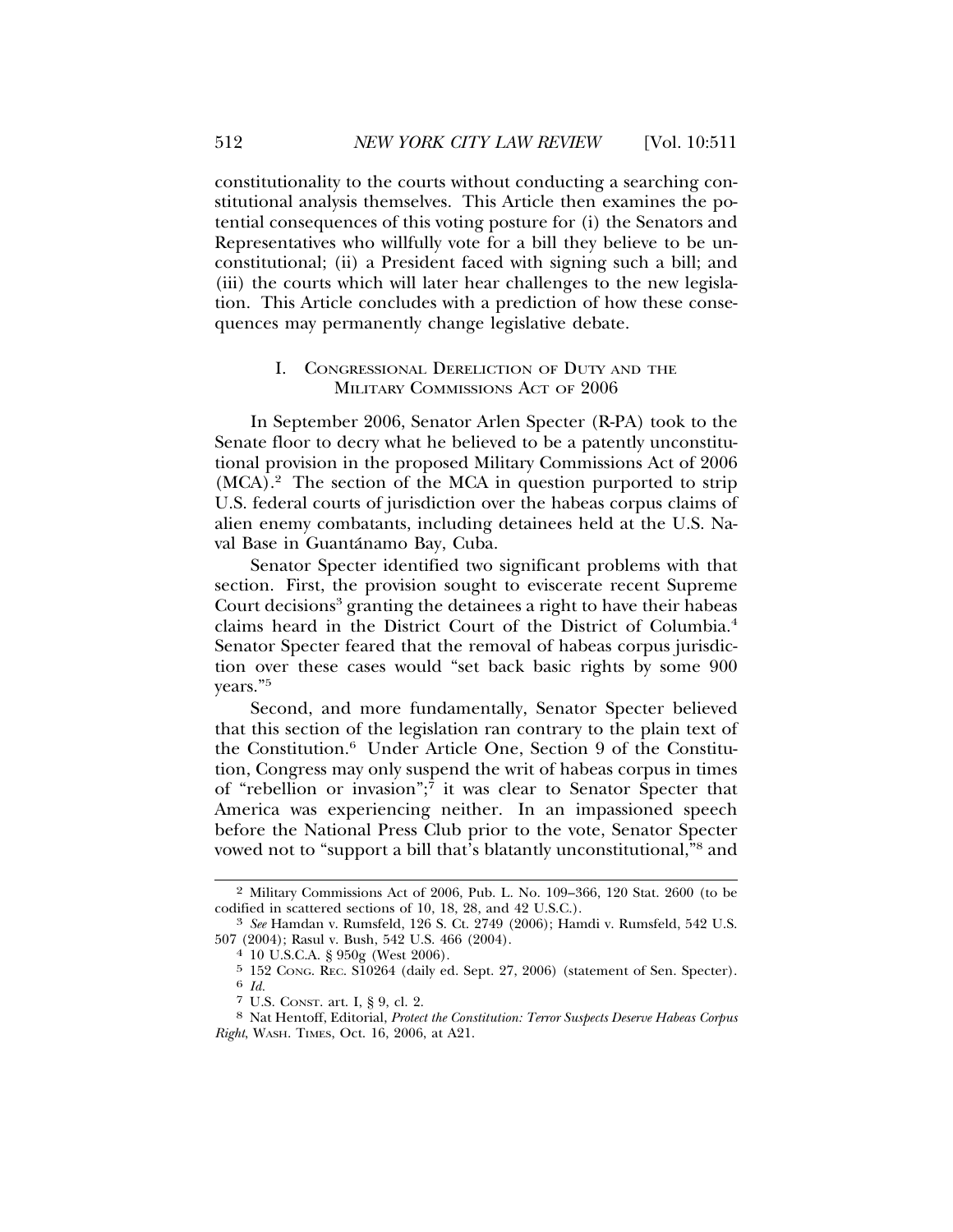introduced an amendment that would have excised from the proposed legislation the section purportedly stripping the courts of habeas corpus jurisdiction.<sup>9</sup> His proposed amendment failed by a razor-thin margin, 51 to 48,10 and the provision that he had a day earlier lambasted as unconstitutional remained part of the bill.<sup>11</sup> And yet, incredibly, he voted in favor of the bill.

Nor was Senator Specter the only one to make such a choice. The same habeas-stripping provision gave Senator Gordon Smith (R-OR) "pause."12 According to Senator Smith, denying detainees habeas corpus rights amounted to a "frontal attack on our judiciary and its institutions, as well as our civil rights laws" that threatened to destroy a "cornerstone of our constitutional order."13 Yet, despite these grave reservations as to its constitutionality, Senator Smith voted in favor of the MCA as well.<sup>14</sup>

On the House floor, a third member of Congress, Representative Robert Andrews (D-NJ), expressed "severe reservations" with respect to the MCA.<sup>15</sup> He found the habeas-stripping provision to be constitutionally "ambiguous," and, to boot, "not very wise."<sup>16</sup> He knew that the bill would require modifications in the Senate or in the Conference Committee to cure its glaring constitutional defects. Yet, to "move it forward,"17 he punched "yes" from his House seat and voted for the bill as well.<sup>18</sup>

The vote of each of these politicians in support of a bill he believed to be unconstitutional constitutes a dereliction of his sworn duty to support and defend the Constitution. U.S. Senators and Representatives are bound by the Constitution not to vote for laws they believe to be unconstitutional. This Article examines the origins of this voting obligation, and how a shift from a traditional Madison–Jackson model of coordinate construction has fueled the misperception in the minds of legislators that the role of the judiciary is to "clean up" whatever unconstitutional laws Congress may pass. This Article explores the punitive consequences for Senators and Representatives who vote for legislation they believe to be unconstitutional; the obligations of the President with respect to such

<sup>9</sup> 152 CONG. REC. S10263 (daily ed. Sept. 27, 2006) (statement of Sen. Specter).

<sup>10</sup> 152 CONG. REC. S10369 (daily ed. Sept. 28, 2006) (rollcall vote no. 255). <sup>11</sup> *Id*. <sup>12</sup> 152 CONG. REC. S10364 (daily ed. Sept. 28, 2006) (statement of Sen. Smith).

<sup>13</sup> *Id*. <sup>14</sup> 152 CONG. REC. S10420 (daily ed. Sept. 28, 2006) (rollcall vote no. 259).

 $^{15}$  152 Cong. Rec. H7540 (daily ed. Sept. 27, 2006) (statement of Rep. Andrews).  $^{16}$  Id.

<sup>16</sup> *Id*. 17 *Id*. 18 *Id*.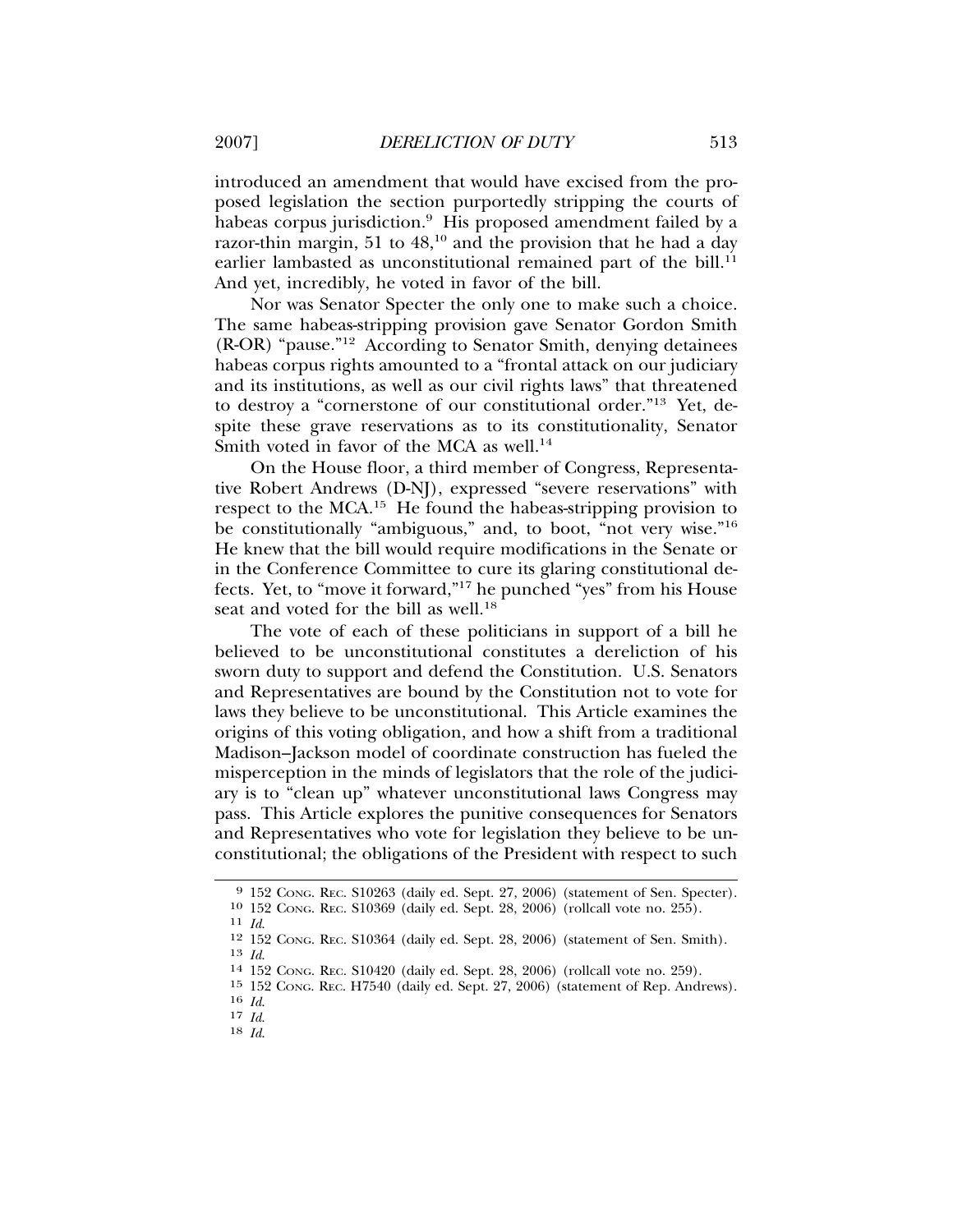legislation; and how the taint of improper voting should influence a court examining the constitutionality of this bill and others passed under similar circumstances.

As a final note, this Article is not about Senators and Representatives voting for legislation that they believe to be constitutional, though labeled unconstitutional by opponents. Such characterizations are part of the rhetoric of impassioned legislative debate. Nor is it about Senators and Representatives who vote for legislation that they believe to be constitutional, but that is later held by courts to be unconstitutional. What is mandated is not perfect prescience of the courts' behavior, but rather a good faith belief in the constitutionality of the legislation for which they are voting.

In addition, the conclusions of this Article are unaffected by Arrow's Theorem, which postulates that Senators and Representatives, due to the nature of the voting process, are frequently not able to vote for the version of a bill they would prefer, and must instead vote for what they consider to be the lesser of two evils.19 The constitutional obligations of Senators and Representatives with respect to voting are absolute. The Constitution is unambiguous in this respect. No matter which version of a bill members of Congress ultimately vote for, they may not vote for a version that they believe to be unconstitutional. This Article is thus limited to an examination of the consequences of those instances in which Senators and Representatives, believing proposed legislation to be unconstitutional, vote in favor of it anyway.

### II. ROOTS OF THE CONGRESSIONAL OBLIGATION

The primary source of the obligation of members of Congress not to vote for legislation they believe to be unconstitutional is the Congressional oath, taken by every member when he or she is sworn into office.<sup>20</sup> Support for this obligation can be found in the modern judicial system, which habitually defers to the judgment of Congress in presuming that legislation passed by Congress is constitutional. Additional validation is found within scholarly literature on the matter.

<sup>19</sup> *See* Michael Bhargava, *The First Congress Canon and the Supreme Court's Use of History*, 94 CAL. L. REV. 1745, 1777 (2006) (defining Arrow's Theorem as "the idea that a vote involving a three-way split of opinion can create a majority result that no majority actually supports").

<sup>20</sup> *See* 5 U.S.C. § 3331 (2000) (setting forth the required oath of office for elected officials).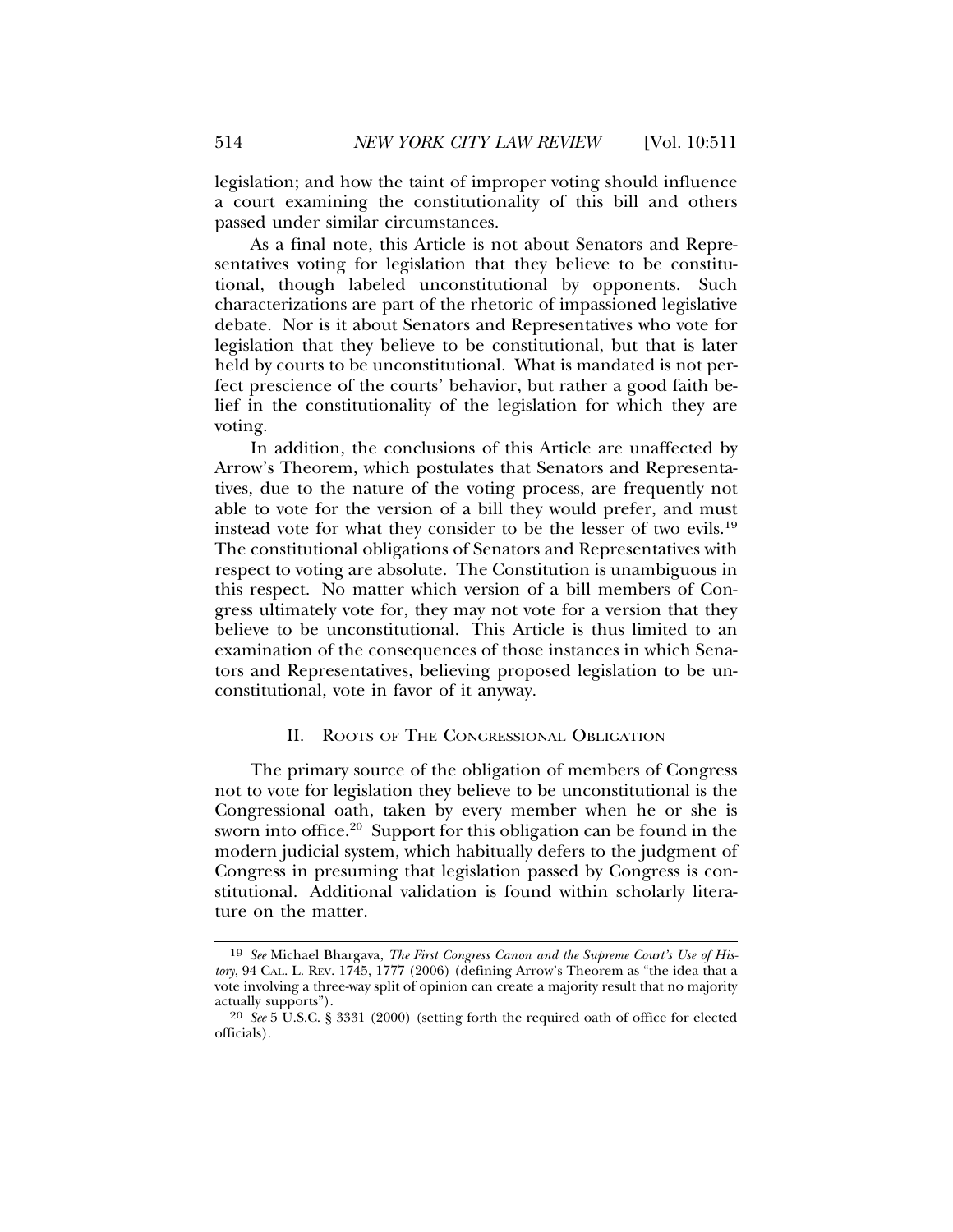#### *A. The Constitution*

The oath of office stems from the requirement in Article Six of the Constitution that members of Congress take an oath of office.21 The modern version of the congressional oath is set forth in 5 U.S.C. § 3331:

I . . . do solemnly swear (or affirm) that I will support and defend the Constitution of the United States against all enemies, foreign and domestic; that I will bear true faith and allegiance to the same; that I take this obligation freely, without any mental reservation or purpose or evasion; and that I will well and faithfully discharge the duties of the office on which I am about to enter. So help me  $God.<sup>22</sup>$ 

It is true that neither the Constitution nor the congressional oath explicitly prohibits members of Congress from voting in favor of legislation they believe to be unconstitutional. However, a close textual analysis divines this meaning. The obligation embodied in the Congressional oath is to "support" the Constitution. The Oxford English Dictionary defines "support" as "[t]o endure without opposition or resistance," or "[t]o strengthen the position of by one's assistance, countenance, or adherence; to uphold the rights, claims, authority, or status of; to stand by, back up."23 By a plain reading of the Oath, members of Congress are thus obligated to *strengthen the position of* the Constitution, to *uphold the authority* of the Constitution, and to *stand by* the Constitution. It is this commonsense reading of the Oath that lays the foundation for the widely held belief that Senators and Representatives are obligated not to vote in favor of unconstitutional laws.

Louis Fisher highlights two sections of the Constitution as further evidence of the implicit obligation of members of Congress to conduct an independent analysis of the constitutionality of legislation prior to voting. The explicit instructions contained within these sections necessitate a preliminary determination of constitutionality.

The Constitution mandates, for example, that "No Bill of Attainder or ex post facto law *shall be passed*." Accordingly, members should make a constitutional determination on this issue prior to, not after, a bill's passage. Similarly, the first amendment commands that "Congress *shall make no law* respecting an estab-

<sup>21</sup> U.S. CONST. art. VI, cl. 3 ("The Senators and Representatives . . . shall be bound by Oath or Affirmation, to support this Constitution . . . .").

<sup>22</sup> 5 U.S.C. § 3331 (2000).

<sup>23</sup> OXFORD ENGLISH DICTIONARY (2d ed. 1989).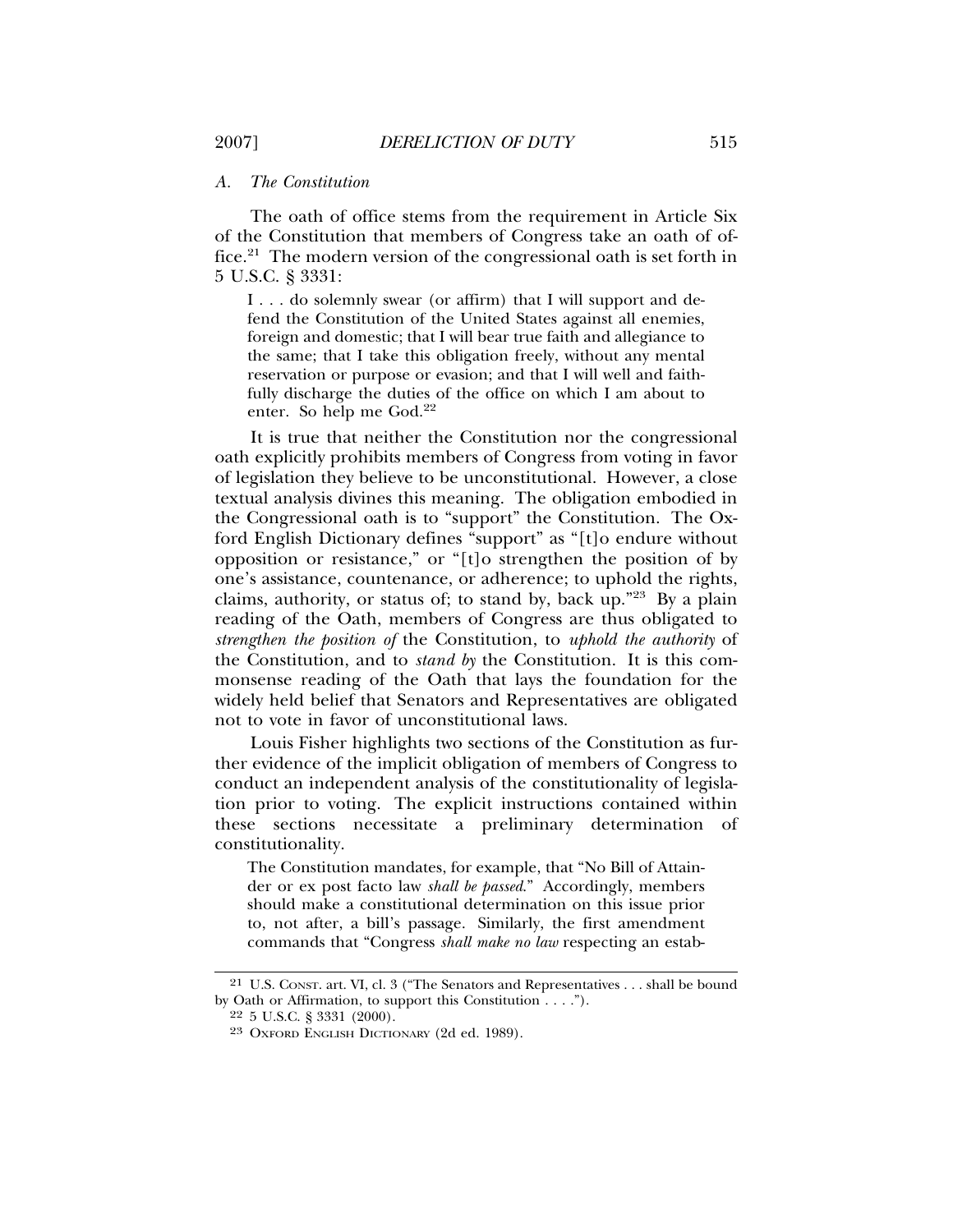lishment of religion, or prohibiting the free exercise thereof; or abridging the freedom of speech, or of the press; or the right of the people peaceably to assemble, and to petition the Government for a redress of grievances." It would be unseemly for members to legislate blindly, expecting the judiciary to correct the constitutional problem at some future date.<sup>24</sup>

Fisher's position is supported by the fact that there is nothing, either in the cited language or the remaining language of those sections, that in any way suggests that the required analysis would be *in contrast* to the ordinary expectations of Congress. The language serves as guideposts for a preliminary constitutional analysis it assumes members of Congress have already undertaken.

#### *B. Validating the Obligation: The Courts*

In first-impression analyses of new laws, courts routinely begin with the presumption that the law is constitutional. It is a wellestablished principle that federal courts assume the constitutional validity of legislation passed by Congress, "[f]or it cannot be presumed that [Congress] would have expressly ratified and sanctioned laws which they considered unconstitutional."25 As Senator Specter himself seemed to recognize, "[b]ecause Congress is bound by the Constitution, its enactment of any law is predicated at least implicitly on a judgment that the law is constitutional."26

This presumption dovetails with the judiciary's "canon of constitutional avoidance," which "comes into play only when, after the application of ordinary textual analysis, the statute is found to be susceptible of more than one construction . . . ."27 When this occurs, "the Court must adopt the one that avoids grave and doubtful constitutional questions."<sup>28</sup>

The canon of avoidance is limited to cases of statutory ambiguity. Its bias towards presumptive constitutionality<sup>29</sup> is premised on

<sup>24</sup> Fisher, *supra* note 1, at 719 (internal citations omitted).

<sup>25</sup> Ogden v. Saunders, 25 U.S. 213, 312 (1827).

<sup>26</sup> United States v. Munoz-Flores, 495 U.S. 385, 391 (1990).

<sup>27</sup> Spector v. Norwegian Cruise Line Ltd., 545 U.S. 119, 140 (2005) (citing Clark v. Martinez, 543 U.S. 371, 385 (2005)).

<sup>28</sup> Harris v. United States, 536 U.S. 545, 546 (2002).

<sup>29</sup> This presumption of constitutionality fades when the law in question facially threatens fundamental constitutional rights. As articulated by the Supreme Court in *United States v. Carolene Products Co.*, 304 U.S. 144, 152–53 n.4 (1938):

There may be [a] narrower scope for [the] operation of the presumption of constitutionality when legislation . . . [is] within a specific prohibition of the Constitution, such as those of the first ten Amendments . . . . [L]egislation which restricts those political processes which can ordinarily be expected to bring about repeal of undesirable legislation,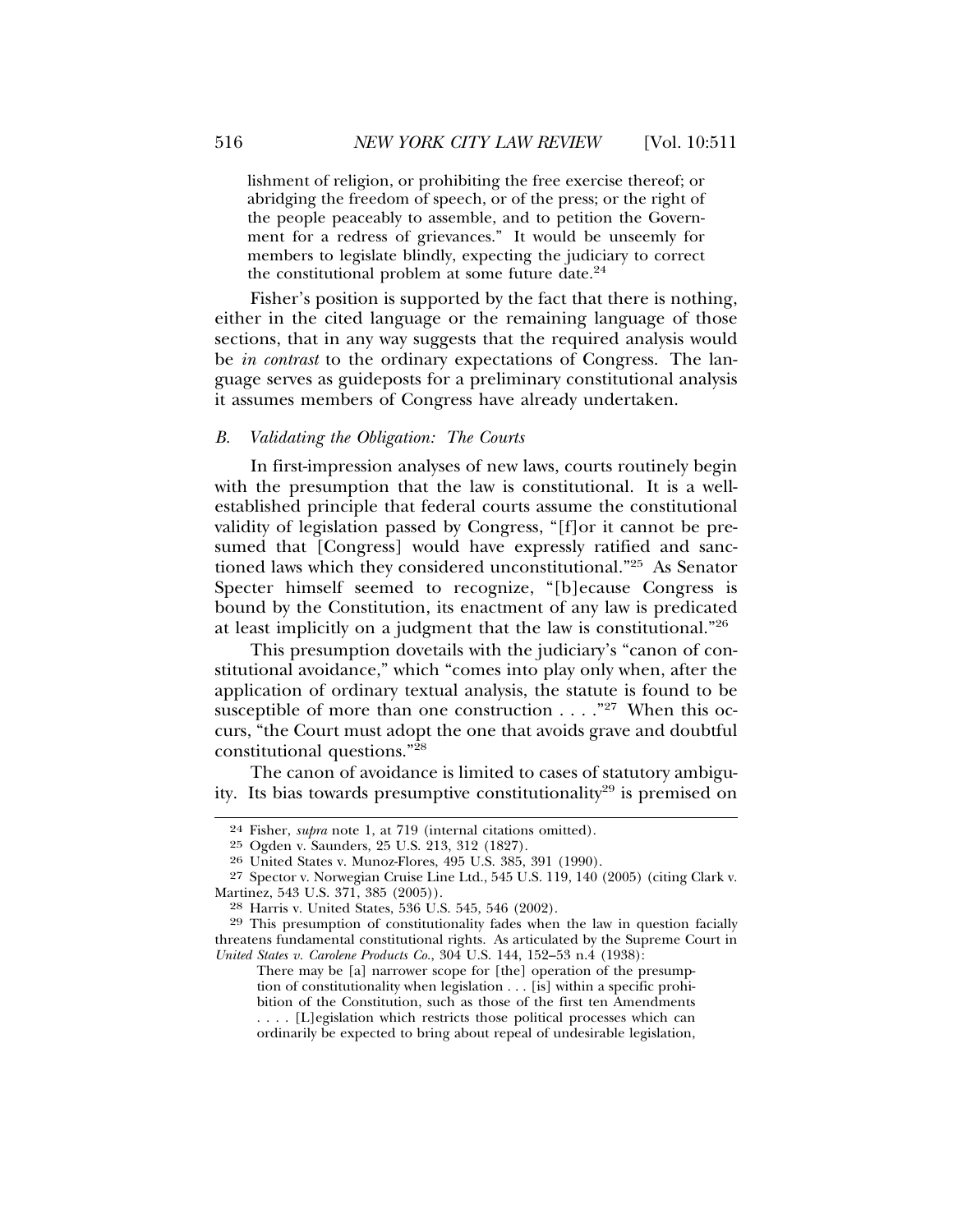the assumption that Congress would not intentionally pass unconstitutional legislation.30 As articulated in *Rust v. Sullivan*, declaring an "Act of Congress unconstitutional 'is the gravest and most delicate duty that this Court is called on to perform.'"31 This principle is "followed out of respect for Congress, which [the Court] assume[s] legislates in the light of constitutional limitations." $32$  Justice Brandeis expressed the same in his concurrence to *Ashwander v. Tennessee Valley Authority*. 33

#### *C. Validating the Obligation: Scholarly Literature*

The scholarly literature is awash with support for the premise that members of Congress are obligated not to vote for legislation they believe to be unconstitutional. As stated above, this obligation is drawn first and foremost from the congressional oath. "Faithfulness to their oath necessarily requires members of Congress . . . to consider the constitutionality of proposed policies as an important aspect of performing their duties."34 John Yoo and Saikrishna Prakash state this obligation more plainly, arguing that, consistent with their duty to support the Constitution per the oaths clause, "congressmen cannot enact laws that are unconstitutional. Individual members of Congress . . . have the independent duty to review the constitutionality of proposed legislation before them and to oppose unconstitutional laws."<sup>35</sup>

Along those lines, it is not "improper for a member [of Con-

is to be subjected to more exacting judicial scrutiny . . . than are most other types of legislation.

*Id*. Note that this caveat is restricted to a discrete class of legislation, and as such, presents a narrowly-tailored exception to the general presumption of constitutionality. Congress should not count among its obligations an ability to predict the court's reaction with unerring accuracy to legislation it passes. Even assuming such a remarkable gift of prescience, we do not take the position that Senators and Representatives are obligated to vote exclusively for legislation that they believe will not be overturned by a court, merely not for legislation that they believe to be unconstitutional.

<sup>30</sup> *See* Note, *Should the Supreme Court Presume that Congress Acts Constitutionally? The Role of the Canon of Avoidance and Reliance on Early Legislative Practice in Constitutional Interpretation*, 116 HARV. L. REV. 1798, 1801 (2003).

<sup>31</sup> 500 U.S. 173, 191 (1991) (citing Blodgett v. Holden, 275 U.S. 142, 148 (1927)). 32 *Id.*

<sup>33</sup> 297 U.S. 288, 354 (1936) (Brandeis, J., concurring) (recognizing the "long established presumption in favor of the constitutionality of a statute").

<sup>34</sup> Jonathan L. Entin, *Separation of Powers, the Political Branches, and the Limits of Judicial Review*, 51 OHIO ST. L.J. 175, 216 (1990).

<sup>35</sup> Saikrishna Prakash & John Yoo, *Against Interpretive Supremacy*, 103 MICH. L. REV. 1539, 1556 (2005).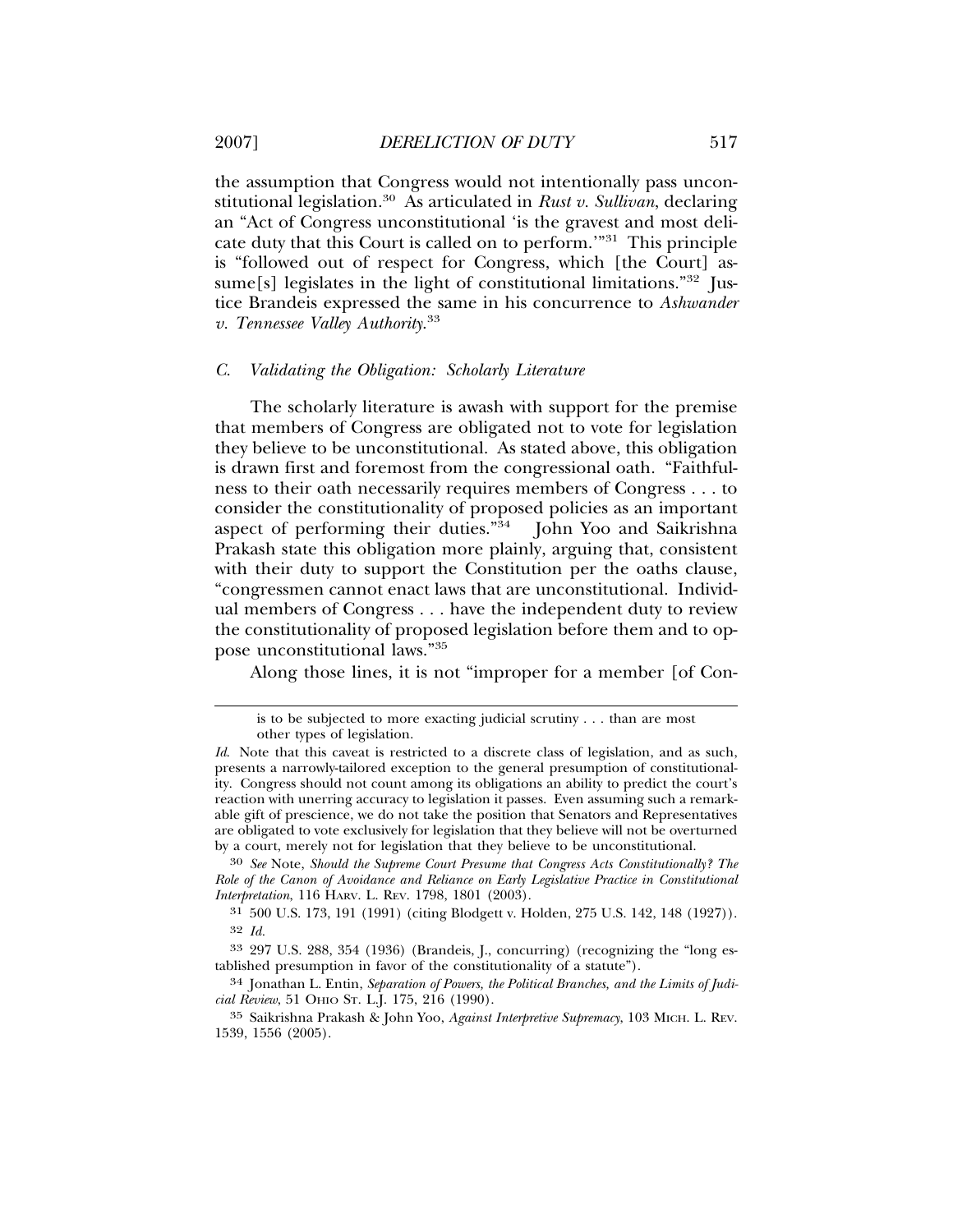gress] to think seriously about constitutional . . . matters."36 Rather, "[m]embers of the House are expected to consider the constitutional issue when voting on the merits of the [proposed legislation]."37 But as their own statements show, members of Congress have at times shirked their responsibility.

#### III. THE MILITARY COMMISSIONS ACT OF 2006

The political momentum that culminated in the passage of the Military Commissions Act can be traced back to three Supreme Court decisions that undermined the Bush administration's stance with respect to certain military actions after the terrorist attacks of September 11, 2001. The U.S. invasion of Afghanistan in the fall of 2001 prompted the arrival of the first planeload of detainees at the Naval Station in Guantánamo Bay, Cuba, on January 11, 2002.<sup>38</sup> For two years, the U.S. government attempted to keep these individuals in complete isolation, arguing that they were afforded the protection of neither U.S. laws nor the Geneva Conventions.39 The United States took the further position that detainees could be held there indefinitely under the commander-in-chief's expanded powers during wartime.40

On June 28, 2004, the Supreme Court rejected the government's assertion that the detainees had no right to bring their cases to the U.S. court system, holding in *Rasul v. Bush* that Guanta-´ namo detainees had a right to be heard in the District Court of the District of Columbia.<sup>41</sup> That same day, the government's position was dealt another blow when the Supreme Court ruled in *Hamdi v. Rumsfeld* that U.S. citizens held in the United States as enemy combatants could not be held indefinitely, but must be given a meaningful opportunity to contest the factual basis of their detention.<sup>42</sup> Following the *Hamdi* decision, the U.S. government hastily constructed a review tribunal system to make a showing that all detainees were being given an opportunity to challenge the basis for their

<sup>36</sup> Mark V. Tushnet, *The Law, Politics, and Theory of Federal Courts: A Comment*, 85 NW. U. L. REV. 454, 463 (1991) (emphasis omitted).

<sup>37</sup> Stephen F. Ross, *Legislative Enforcement of Equal Protection*, 72 MINN. L. REV. 311, 362 (1987).

<sup>38</sup> Katharine Q. Seelye, *First 'Unlawful Combatants' Seized in Afghanistan Arrive at U.S. Base in Cuba*, N.Y. TIMES, Jan. 12, 2002, at A7.

<sup>39</sup> *See* Linda Greenhouse, *Justices, 5–3, Broadly Reject Bush Plan to Try Detainees*, N.Y. TIMES, June 30, 2006, at A1.

<sup>40</sup> *See id.*

<sup>41</sup> 542 U.S. 466 (2004).

<sup>42</sup> 542 U.S. 507 (2004).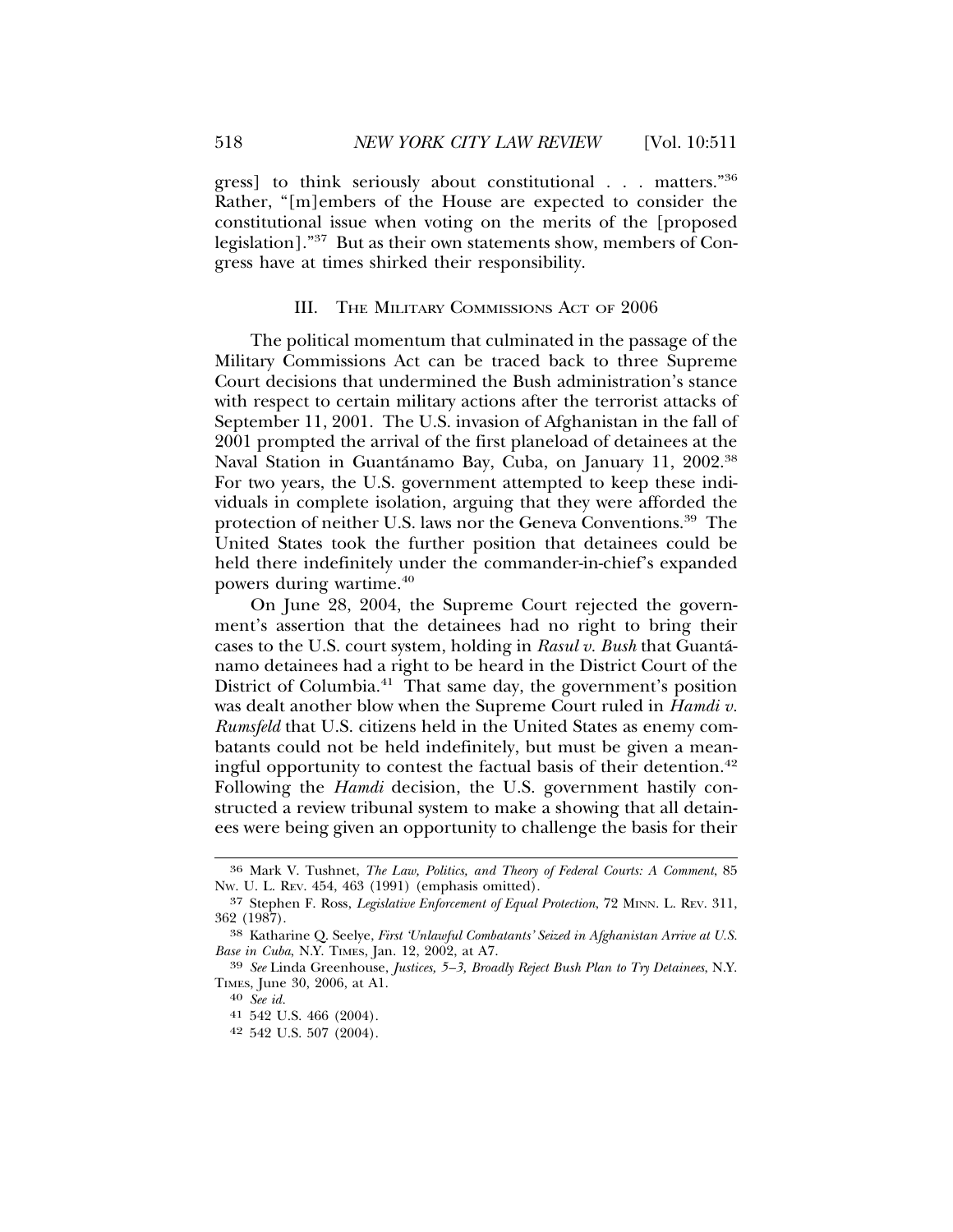detention.<sup>43</sup> The due process provided by the highly restrictive Combatant Status Review Tribunals was suspect, however, and well over 300 of the more than 500 detainees ultimately filed habeas corpus petitions in the District Court of the District of Columbia.44

In response to what was characterized by the Administration and its allies in Congress as a spate of frivolous litigation,<sup>45</sup> Congress passed the Detainee Treatment Act of 2005 (DTA) to prevent detainees from filing any new habeas petitions in the D.C. District Court by stripping courts of jurisdiction to hear the petitions.<sup>46</sup> Its retroactive application to pending habeas cases was a matter of contention, however, and the government's stance was once again rejected by the Supreme Court.<sup>47</sup> In 2006, in *Hamdan v. Rumsfeld*, the Supreme Court ruled that the ad hoc military commissions established by the U.S. government to try the handful of detainees actually charged with a crime were not authorized by Congress and were in fact in violation of the Uniform Code of Military Justice and the Geneva Conventions, and therefore illegal.<sup>48</sup> The Supreme Court also noted, in response to a jurisdictional issue briefed after passage of the DTA, that the DTA did not apply retroactively.49 But some members of the Court did make one additional, and significant, point: they noted that the Court openly invited<sup>50</sup> Congress to act, either by ratifying the procedures the Ex-

45 U.S. SENATE REPUBLICAN POLICY COMM., ENSURING LAWFUL DETENTION OF ENEMY COMBATANTS WITHOUT CREATING NEW HABEAS CORPUS RIGHTS 7–8 (Dec. 18, 2006), *available at* http://rpc.senate.gov/\_files/Dec1806HABEASBB.pdf.

46 Detainee Treatment Act of 2005, Pub. L. No. 109–48, § 1005(e)(1), 119 Stat. 2680, 2741–43 (to be codified primarily at 42 U.S.C. §§ 2000dd–2000dd-1).

47 Hamdan v. Rumsfeld, 126 S. Ct. 2749, 2763–69 (2006).

49 *Id*. at 2763–69.

50 Notably, Justices Kennedy and Breyer authored concurring opinions inviting Congress to respond to the Supreme Court's ruling.

Id. at 2808 (Kennedy, J., concurring). This invitation for congressional action is premised upon the control of domestic statutes in this case. The subsequent conclusion

<sup>43</sup> Memorandum from Paul Wolfowitz, Deputy Sec'y of Def., to the Sec'y of the Navy (July 7, 2004), *available at* http://www.defenselink.mil/news/Jul2004/d200407 07review.pdf.

<sup>44</sup> Supplemental Brief of the Federal Parties Addressing the Detainee Treatment Act of 2005 at 13, Boumediene v. Bush, 476 F.3d 981 (D.C. Cir. 2007) (Nos. 05- 5062–05-5064, 05-5095–05-5116).

<sup>48</sup> *Id.* at 2759.

In sum, as presently structured, Hamdan's military commission exceeds the bounds Congress has placed on the President's authority in §§ 836 and 821 of the UCMJ. Because Congress has prescribed these limits, Congress can change them, requiring a new analysis consistent with the Constitution and other governing laws. At this time, however, we must apply the standards Congress has provided. By those standards the military commission is deficient.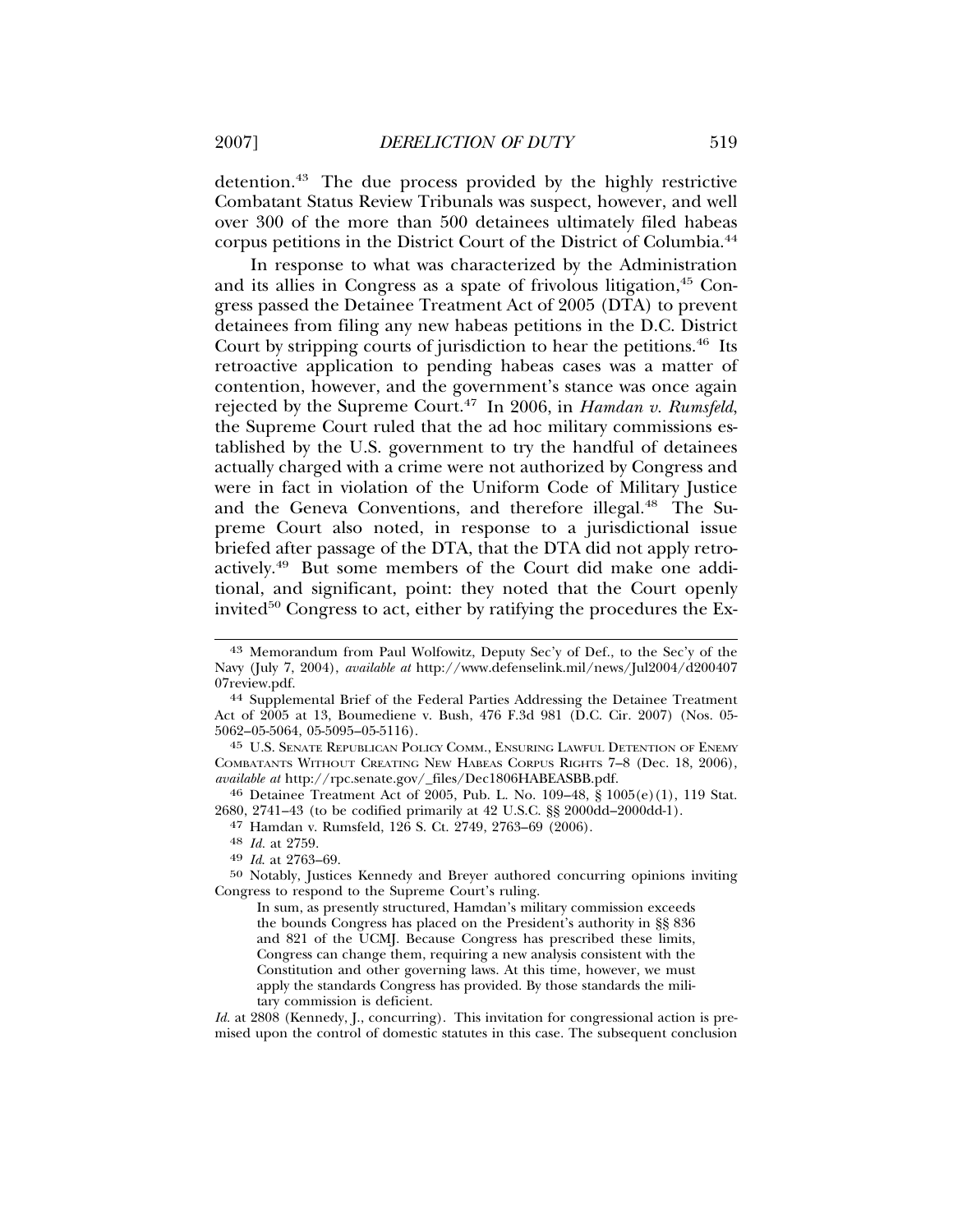ecutive already had in place or by devising a new set of procedures for the executive to use in trying enemy combatants.<sup>51</sup>

The MCA was designed to gain back the ground the Supreme Court had taken away. It established a new system of military commissions with the stamp of Congressional approval.52 It vested the President with nearly unprecedented discretion to interpret the United States' obligations under the Geneva Conventions.53 It also sought to extend the habeas-stripping provisions of the DTA retroactively, such that all pending Guantánamo habeas cases would have to be dismissed for lack of jurisdiction.<sup>54</sup> The MCA ultimately passed the Senate by a vote of 65 to 34,55 and the House by a vote of 253 to 168.56 One of the most hotly contested points was whether Congress could and should strip courts of jurisdiction over habeas petitions brought by the detainees.

Given the history and tradition behind the congressional oath, how could members of Congress have willfully voted in favor of legislation they publicly stated was less than constitutional? The answer lies in the changing relationship between the legislative and judicial branches.

#### III. WHERE CONGRESS LOST ITS WAY

The historical record reflects that for the first hundred or so years of its existence, Congress spent a considerable amount of time debating the constitutionality of proposed legislation. This controversy was a reflection of the overlap among many of the original Framers of the Constitution and the country's first members of Congress. The current climate, in which the courts are viewed as supreme arbiters of constitutionality and members of Congress have a diminished obligation to perform an independent first review, is the result of a nearly two-hundred-year shift away from what

is that *"*[i]f Congress, after due consideration, deems it appropriate to change the controlling statutes, in conformance with the Constitution and other laws, it has the power and prerogative to do so." *Id.* at 2800 (Kennedy, J., concurring). One concurrence goes on to find "Congress has denied the President the legislative authority to create military commissions of the kind at issue here. Nothing prevents the President from returning to Congress to seek the authority he believes necessary." *Id.* at 2799 (Breyer, J., concurring).

<sup>51</sup> *Id.* at 2800 (Kennedy, J., concurring).

<sup>52</sup> 10 U.S.C.A. § 948b(a) (West 2006).

<sup>53</sup> § 948b(b) & (f).

<sup>54</sup> § 948d.

<sup>55</sup> 152 CONG. REC. S10420 (daily ed. Sept. 28, 2006) (rollcall vote no. 259).

<sup>56</sup> 152 CONG. REC. H7560 (daily ed. Sept. 27, 2006) (rollcall vote no. 491).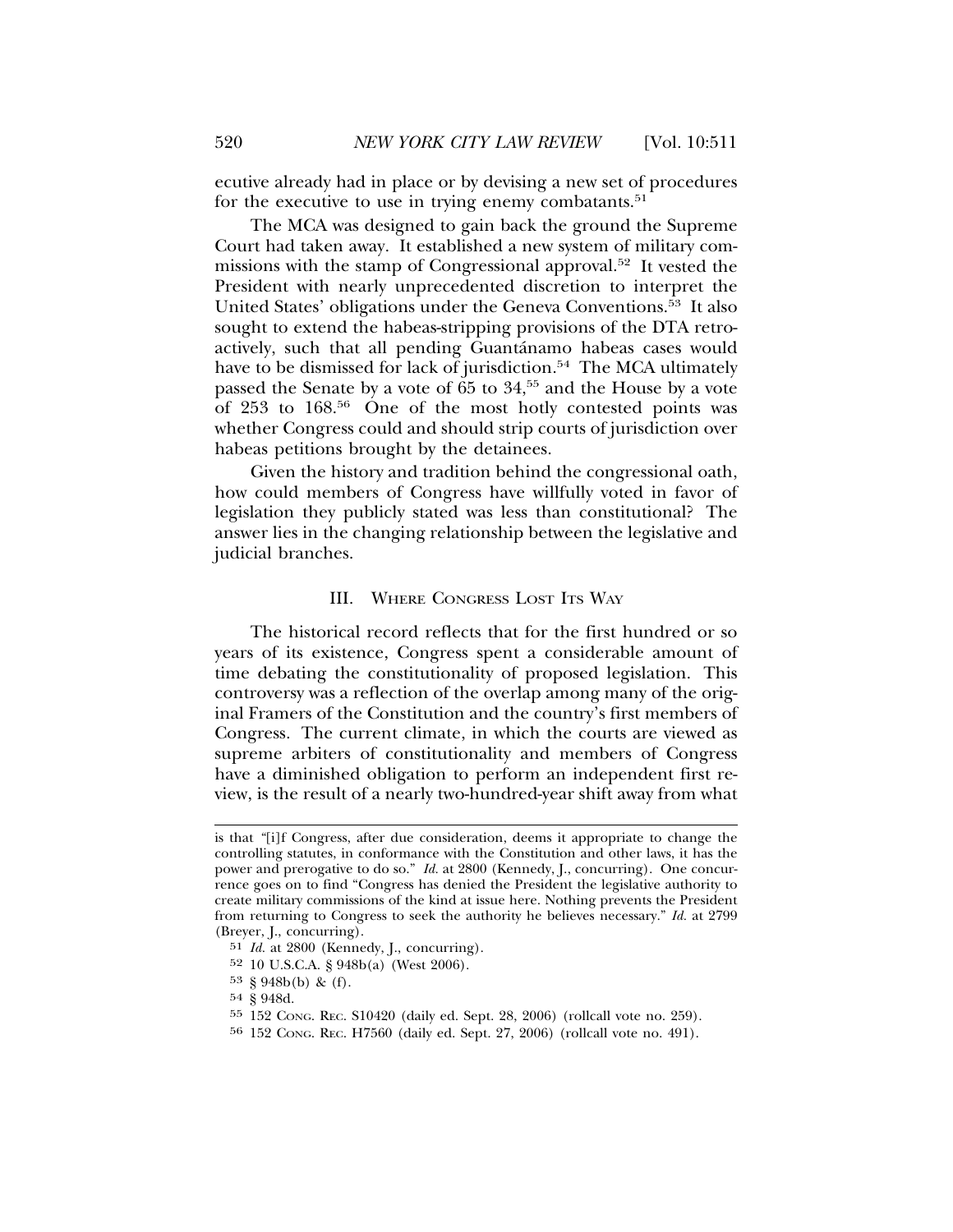we term the Madison–Jackson model of coordinate construction to one of judicial superiority.

Early Congresses debated constitutional issues on a frequent basis. Paul Brest points to the 1789 removal power debate and the debate in 1791 regarding the constitutionality of the first Bank of the United States charter as examples of the seriousness with which members of Congress regarded their duty to uphold the Constitution.57 The first Congress spent over a month debating whether the President could remove without consultation officers he had appointed with the approval of the Senate.58 The constitutionality of chartering the first Bank of the United States was debated with similar gravitas by both Houses of Congress.<sup>59</sup>

This perception of Congress as coequal with the other branches of government with respect to constitutional interpretation is what we have termed the Madison–Jackson model. During the removal power debate, James Madison stated:

The Constitution is the charter of the people to the Government; it specifies certain great powers as absolutely granted, and marks out the departments to exercise them. If the Constitutional boundary of either be brought into question, I do not see that any one of these independent departments has more right than another to declare their sentiments on that point. $60$ 

Because of the seriousness with which Congress treated its obligation, the Supreme Court accorded a high degree of deference to constitutional issues debated and resolved by the first Congress. In deciding *Myers v. United States*, in which the presidential removal power was expressly challenged, Chief Justice Taft looked to the congressional debate of 1789, stating:

[T]his was the decision of the First Congress, on a question of primary importance in the organization of the Government, made within two years after the Constitutional Convention and within a much shorter time after its ratification . . . and . . . because that Congress numbered among its leaders those who had been members of the Convention.<sup>61</sup>

More recently, Justice Stevens, in his dissent in *Eldred v. Ashcroft*, stated that the "earliest acts of Congress" should be given special

<sup>57</sup> Paul Brest, *Congress as Constitutional Decisionmaker and Its Power to Counter Judicial Doctrine*, 21 GA. L. REV. 57, 83–84 (1986).

<sup>58</sup> *Id.* at 83.

<sup>59</sup> *Id.* at 84.

<sup>60</sup> Fisher, *supra* note 1, at 710 (citing 1 ANNALS OF CONG. 500 (Joseph Gales ed., 1834)).

<sup>61</sup> 272 U.S. 52, 136 (1926).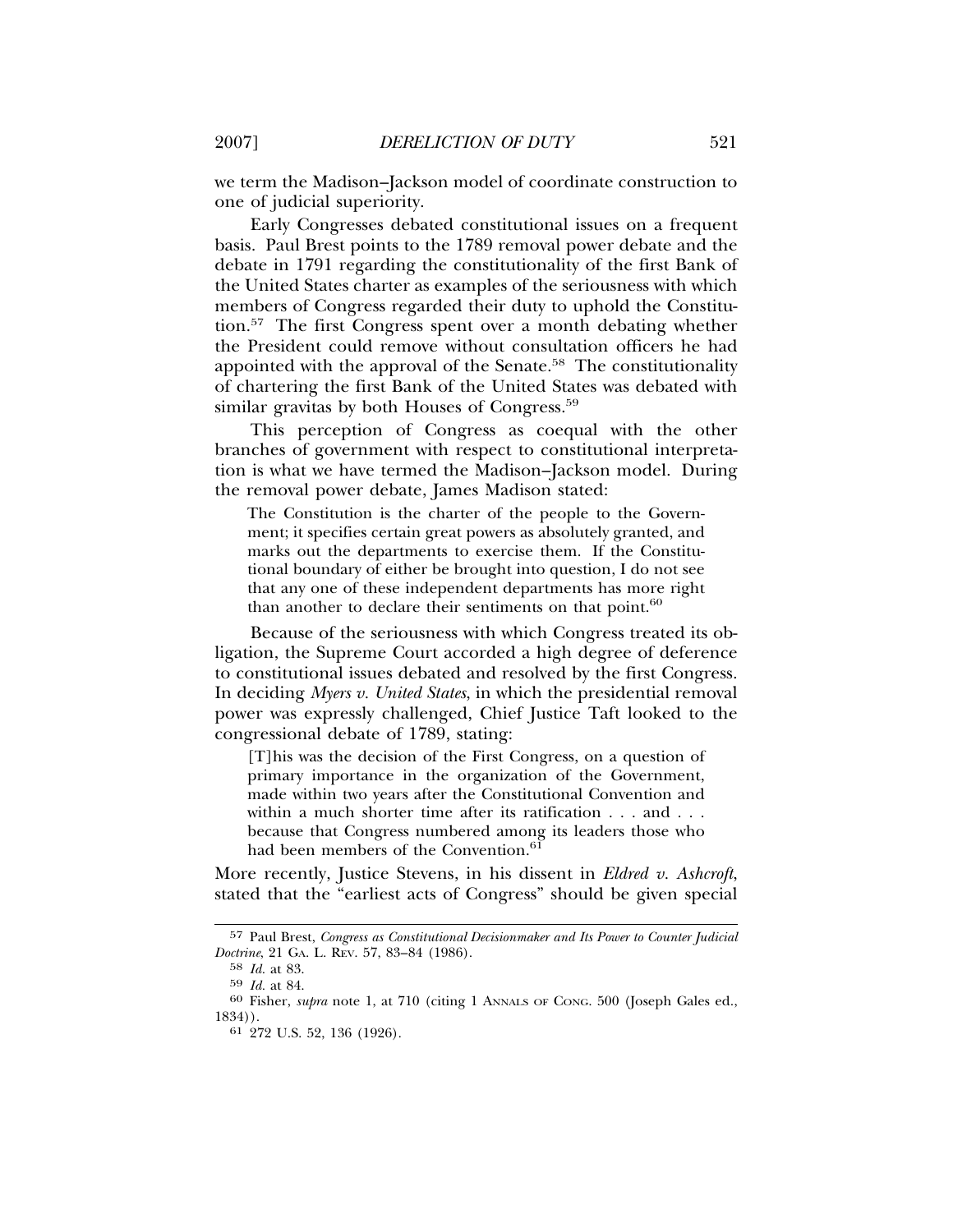weight because of the "overlap of identity between those who created the Constitution and those who first constituted Congress."62

An oft-cited first step on the road to judicial superiority was the landmark case *Marbury v. Madison*, in which Chief Justice John Marshall famously asserted that "[i]t is emphatically the province and duty of the judicial department to say what the law is."63 *Marbury* would mark the start of a gradual shift of deference to the courts. According to Brest, "[b]y the second half of the twentieth century, both the House and the Senate had abandoned the tradition of deliberating over ordinary constitutional issues."64 He cites as examples the legislative debates over the Communist Control Act of 1954, in which neither house succeeded in genuinely considering the constitutional arguments,<sup>65</sup> and the passage of the Gramm-Rudman-Hollings Act, in which many institutional checks and balances that govern the lawmaking process — namely committee hearings, outside experts, and committee reports — were circumvented to bring the bill to a vote.<sup>66</sup>

Scholars, and even members of Congress themselves, have recently argued that members of Congress are not even capable of evaluating the constitutionality of new legislation. This may be partially attributed to a change in the perception of the role of the elected official. According to Owen Fiss, legislatures "are not ideologically committed or institutionally suited to search for the meaning of constitutional values, but instead see their primary function in terms of registering the actual, occurrent preferences of the people—what they want and what they believe should be done."67 Former judge and member of Congress, Abner Mikva attributes the lack of constitutional debate to a number of factors:

Structurally, both houses are large, making the process of engaging in complex arguments during a floor debate difficult. For the most part, the speeches made on the floor are designed to get a member's position on the record rather than to initiate

<sup>62</sup> 537 U.S. 186, 237 (2003) (Stevens, J., dissenting). <sup>63</sup> 5 U.S. (1 Cranch) 137, 177 (1803). While the decision in *Marbury* did shift the American court system away from the English model (in which courts merely interpreted laws passed by the legislature without questioning the right of the legislature to pass such laws) to a more robust model in which the judiciary asserted its own independent right to review the constitutionality of legislation, it avoided a direct confrontation with the executive branch by refusing to issue the writ of mandamus demanded

by Marbury. *Id.* <sup>64</sup> Brest, *supra* note 57, at 85.

<sup>65</sup> *Id.* <sup>66</sup> *See id.* at 90.

<sup>67</sup> Owen M. Fiss, *The Supreme Court 1978 Term, Forward: The Forms of Justice*, 93 HARV.

L. REV. 1, 10 (1979).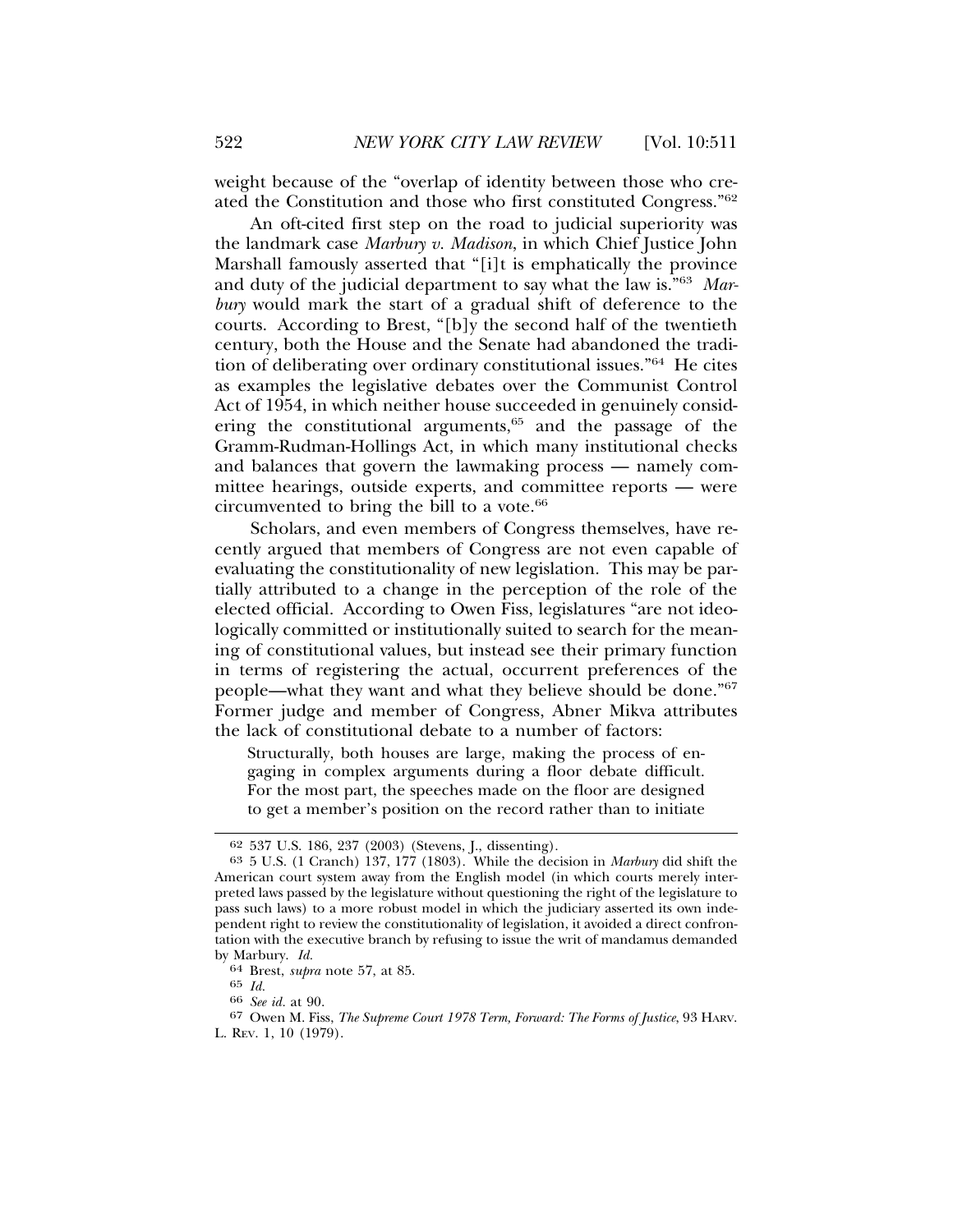a dialogue. Because of the volume of legislation, the time spent with constituents, and the technical knowledge required to understand the background of every piece of legislation, it is infrequent that a member considers the individual merits of a particular bill. Often a vote is determined by a thumbs up-ordown sign by the party leader, or by a political debt that needs to be repaid. $68$ 

Ultimately, Mikva concludes that Congress "is not designed to consider adequately the constitutional implications of every bill before it."69 Brest attributes the failure of Congress "to develop a tradition of trustworthy constitutional decisionmaking" to the "widespread assumption that issues of constitutional law belong exclusively to the courts."<sup>70</sup>

However, there is a difference between supremacy and exclusivity, and nothing in *Marbury* implies that courts are the *sole* arbiters of constitutionality. In 1832, Andrew Jackson offered a theory of coequal powers of interpretation that could trace its roots directly back to James Madison:

The Congress, the Executive, and the Court must each for itself be guided by its own opinion of the Constitution. Each public officer who takes an oath to support the Constitution swears that he will support it as he understands it, and not as it is understood by others. It is as much the duty of the House of Representatives, of the Senate, and of the President to decide upon the constitutionality of any bill or resolution which may be presented to them for passage or approval as it is of the supreme judges when it may be brought before them for judicial decision.<sup>71</sup>

This is the essence of the Madison–Jackson model of coordinate construction; that each house of Congress and the President have an individual responsibility to assess the constitutionality of all proposed legislation they are asked to pass into law. It is a philosophy that has been articulated by members of Congress throughout the years. Said Representative Fisher Ames (1st–4th Congresses): "Let us examine the Constitution, and if that forbids our proceeding, we must reject the bill . . . ."72 Senator Sam Ervin (83rd–93rd Congresses) reiterated this sentiment: "Every Congressman is

<sup>68</sup> Abner J. Mikva, *How Well Does Congress Support and Defend the Constitution?*, 61 N.C. L. REV. 587, 609 (1983). <sup>69</sup> *Id.* at 610.

<sup>70</sup> Brest, *supra* note 57, at 59.

<sup>71</sup> Fisher, *supra* note 1, at 713 (citing 3 A COMPILATION OF THE MESSAGES AND PA-PERS OF THE PRESIDENTS 1145 (James D. Richardson ed., 1897)).

<sup>72</sup> Note, *supra* note 30, at 1809 n.71.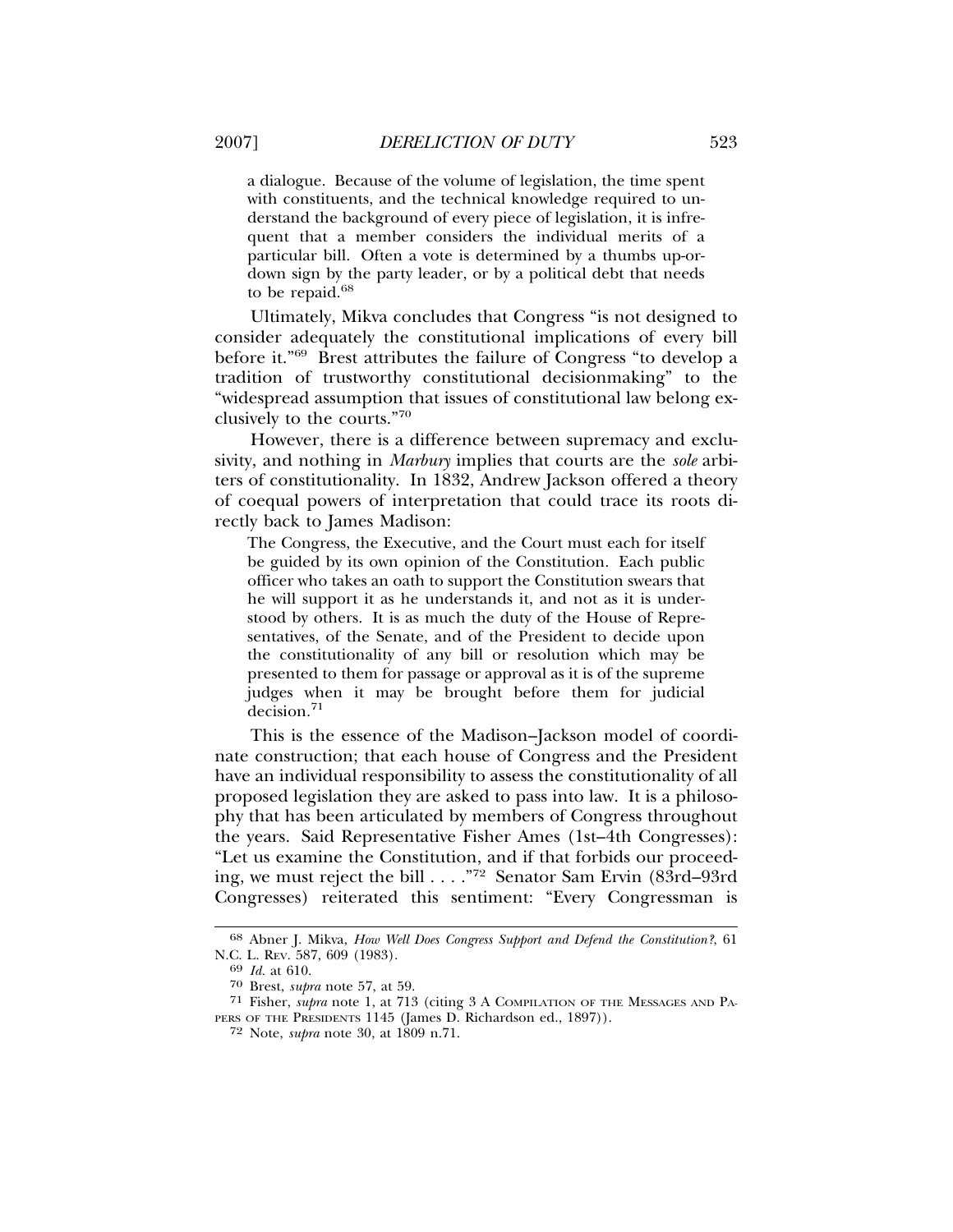bound by his oath to support the Constitution, and to determine to the best of his ability whether proposed legislation is constitutional when he casts his vote in respect to it."73 Strom Thurmond (83rd–107th Congresses), a lion of the Senate for nearly fifty years, argued on the Senate floor that a Member's oath required that "the very first step that he must or should take [in evaluating legislation] is to determine, [i]s this legislation constitutional? And if he decides it is not, then he shouldn't go any further."74

Even as the legislative branch shifted from a Madison–Jackson model to one of judicial superiority, many members of Congress have stridently opposed a shunting of their responsibilities onto the court system. During the debate over the 1964 Civil Rights Act, Senator Paul Douglas (81st–89th Congresses), a proponent of the bill, encouraged his colleagues to simply pass the legislation and let the Supreme Court determine its constitutionality.75 His proposal brought swift rebuke from his colleagues Senators John McClellan (78th–95th Congresses) and Ervin, who argued that every Senator is under an obligation to not vote for a bill he believes to be unconstitutional.<sup>76</sup>

As Senator McClellan articulated during the same legislative debate from which Senator Thurmond is quoted above, legislators are "personally abdicating the responsibility with which [they] are charged . . . if [they] do not ascertain . . . whether proposed legislation is constitutional . . . before it is enacted . . . ."77 Commentators have similarly castigated members of Congress who seek to rid themselves of this obligation:

Most scholars think that members of Congress fail to honor their oaths to uphold the Constitution, or at least do not operate at their best, if they respond to such questions by saying, "That's for the courts to decide." Even worse, most scholars believe, is the response, "Sure, the legislation is unconstitutional, but let's enact it anyway and let the courts sort things out—or take the heat for invalidating a popular program."<sup>78</sup>

<sup>73</sup> Brest, *supra* note 57, at 61 (quoting PETER SCHUCK, THE JUDICIARY COMMITTEES 175 (1975).

<sup>74</sup> Joel K. Goldstein, *Constitutional Dialogue and the Civil Rights Act of 1964*, 49 ST. LOUIS U. L.J. 1095, 1131 (2005) (quoting 110 CONG. REC. 10381 (1964) (statement of Sen. Thurmond)).

<sup>75</sup> DONALD G. MORGAN, CONGRESS AND THE CONSTITUTION: A STUDY OF RESPONSIBIL-ITY 325 (1966).

<sup>76</sup> Brest, *supra* note 57, at 88.

<sup>77</sup> Goldstein, *supra* note 74, at 1131 (quoting 110 CONG. REC. 10381 (1964) (statement of Sen. McClellan)).

<sup>78</sup> Mark Tushnet, *Flourishing and the Problem of Evil*, 63 TUL. L. REV. 1631, 1639 (1989).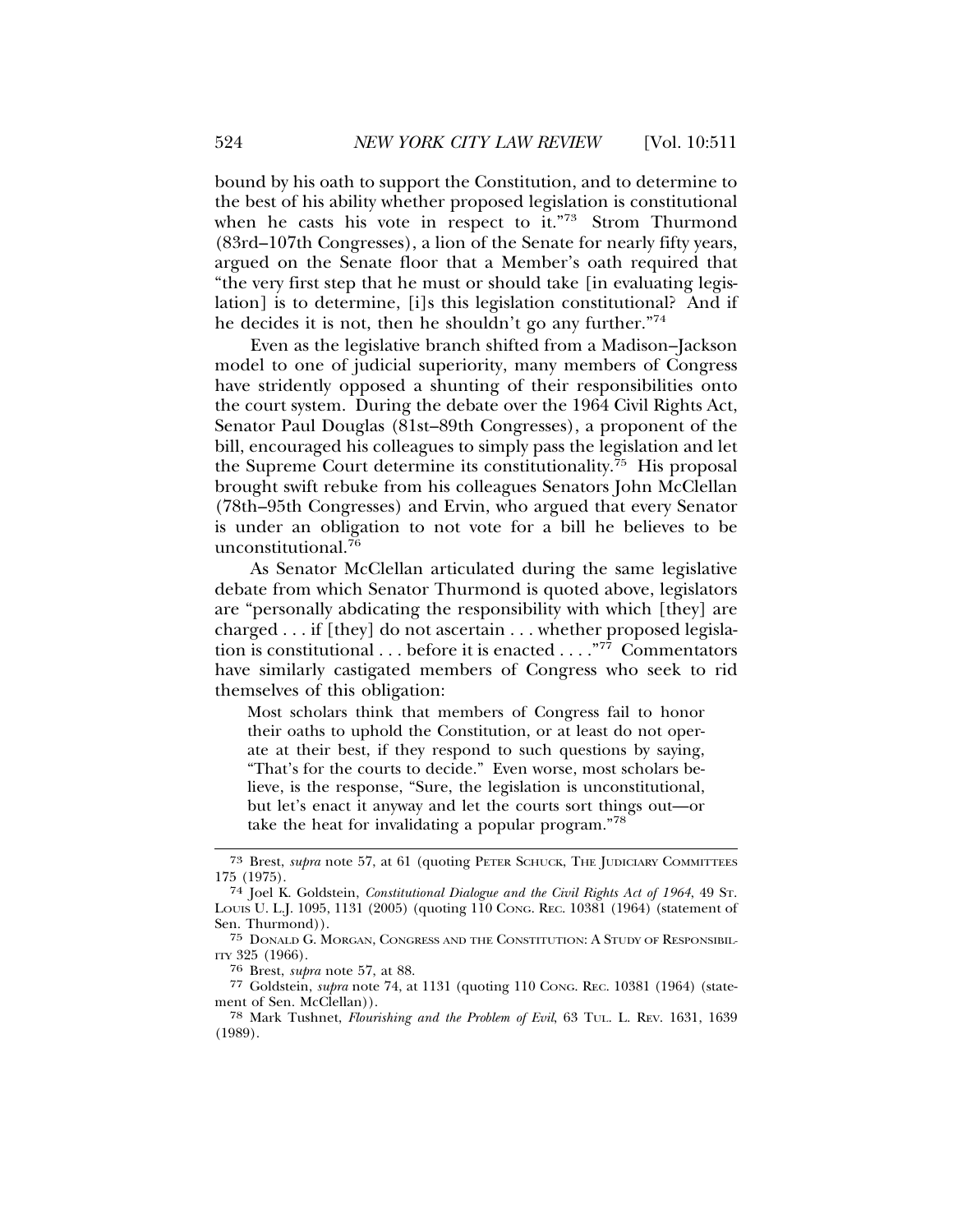In sum, as Charles Mathias so cogently phrased it: "[T]here is a positive obligation upon . . . each member of Congress . . . to interpret the Constitution in the course of their daily duties."79

#### IV. CONSEQUENCES

We now turn to the question of consequences for those who either vote for legislation they believe to be unconstitutional, or who are confronted by legislation tainted in that way. How ought Congress discipline Senators and Representatives who cast this type of vote? Under the Madison–Jackson model, how must a President view legislation passed with improper voting? In the judiciary, how does improper voting impact the canon of avoidance?

#### *A. Consequences: Members of Congress*

The Constitution vests only the legislative branch with the power to punish or expel its own members,<sup>80</sup> in part because political pressures stemming from the electoral process were thought to be a sufficient check to allow Congress to police itself. Reality, however, tells a far different tale, as Congress has only rarely resorted to punitive measures in dealing with members who have violated Congressional protocol.

Not once in the more than 220-year history of Congress has a member ever been expelled (or even disciplined) for voting in favor of a law he or she believed to be unconstitutional. This history would seem at first to implicate the members referenced in this Article as guilty of an ethical lapse never before seen in the halls of Congress. A careful review of the history of Congressional discipline provides a more plausible explanation, however: the willingness of Congress to discipline itself has simply grown weaker over time.

Expulsion, the harshest punishment available to Congress, reached its zenith at the time of the Civil War, and has rarely been used since. In the history of Congress only five members of the House of Representatives and fifteen Senators have ever been expelled.81 Of the five Representatives, three were expelled when

<sup>79</sup> Charles McC. Mathias, Jr., *Original Intent and the Constitution, Response to Com-*

<sup>&</sup>lt;sup>80</sup> U.S. CONST. art. I, § 5, cl. 2 ("Each House may determine the Rules of its Proceedings, punish its Members for disorderly Behaviour, and, with the Concurrence of two thirds, expel a Member.").

<sup>81</sup> Kathy Kiely, *Last Expulsion from House Was in 1980*, USA TODAY, July 25, 2002, at A10.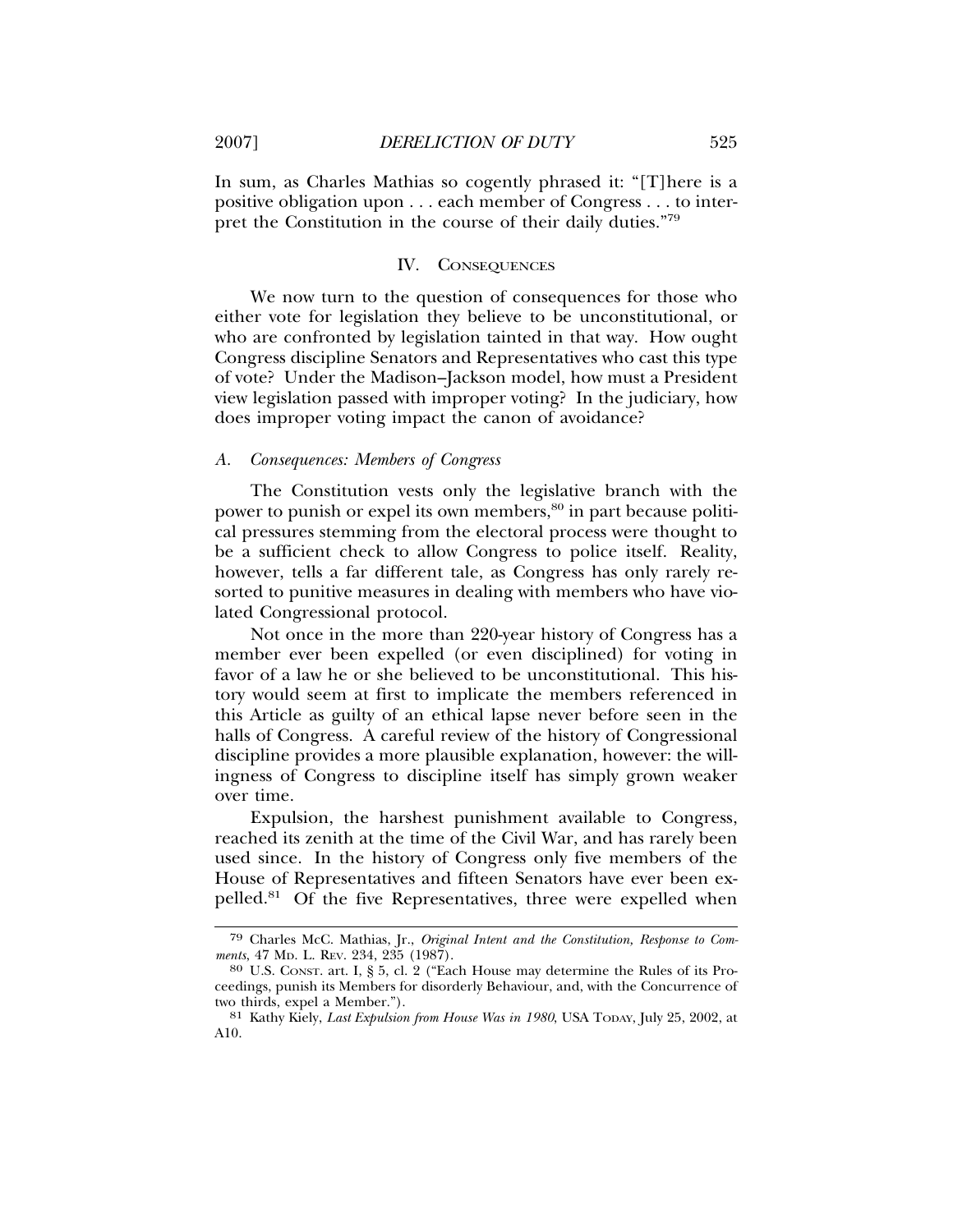their states seceded in 1861; the remaining two were expelled for bribery and corruption in 1980 and 2002.<sup>82</sup> Fourteen of the fifteen Senators were expelled because their states seceded, and the fifteenth was expelled for treason in 1797.83

In recent times, Congress' self-discipline measure of choice, the censure, has itself given way to tongue-lashings of diminishing force. The current rules of the House Committee on Standards of Official Conduct authorize six levels of discipline: (1) expulsion from the House of Representatives; (2) censure; (3) reprimand; (4) fine; (5) denial or limitation of any right, power, privilege, or immunity of the member if under the Constitution the House of Representatives may impose such denial or limitation; or (6) any other sanction determined by the Committee to be appropriate.<sup>84</sup> Twenty-two members of the House have been censured, eleven of these for insulting or treasonous language.<sup>85</sup> Congress has recently taken to issuing reprimands which amount to even less severe sanctions imposed by the full House.<sup>86</sup>

The Senate, over time, has similarly moved away from severe sanctions. The Senate in its history has censured seven of its members, two for violations of Senate ethics,<sup>87</sup> as would likely be the charge levied against a Senator voting for a law he or she believed to be unconstitutional. The Senate has also, in recent times, used "denouncements" and committee-level "reprimands," both of which are understood to be somewhere below censure on the disciplinary scale.<sup>88</sup>

The historical record establishes that, over time, Congress has grown increasingly hesitant to punish its members in meaningful ways, preferring instead to rely on the ostensibly self-correcting mechanisms of the political process and upon less severe actions that bear a greater resemblance to rhetorical flourishes than meaningful punishments. From a practical standpoint, the likelihood that members of Congress, were they even to characterize another

<sup>82</sup> *Id.* <sup>83</sup> Laura Krugman Ray, *Discipline Through Delegation: Solving the Problem of Congres-*

<sup>84</sup> COMM. ON STANDARDS OF OFFICIAL CONDUCT, SUMMARY OF ACTIVITIES ONE HUN-DRED NINTH CONGRESS, H.R. REP. NO. 109-744, at 51 (2005), *available at* http://frweb gate.access.gpo.gov/cgi-bin/getdoc.cgi?dbname=109\_cong\_reports&docid=f:hr744. 109.pdf.

<sup>85</sup> Ray, *supra* note 83, at 413. <sup>86</sup> *Id.* at 414–15.

<sup>87</sup> *Id.* at 410. Hiram Bingham was censured for his involvement with a lobbyist and Thomas J. Dodd for misuse of campaign funds. *Id.* at 411. <sup>88</sup> *Id.* at 411–12.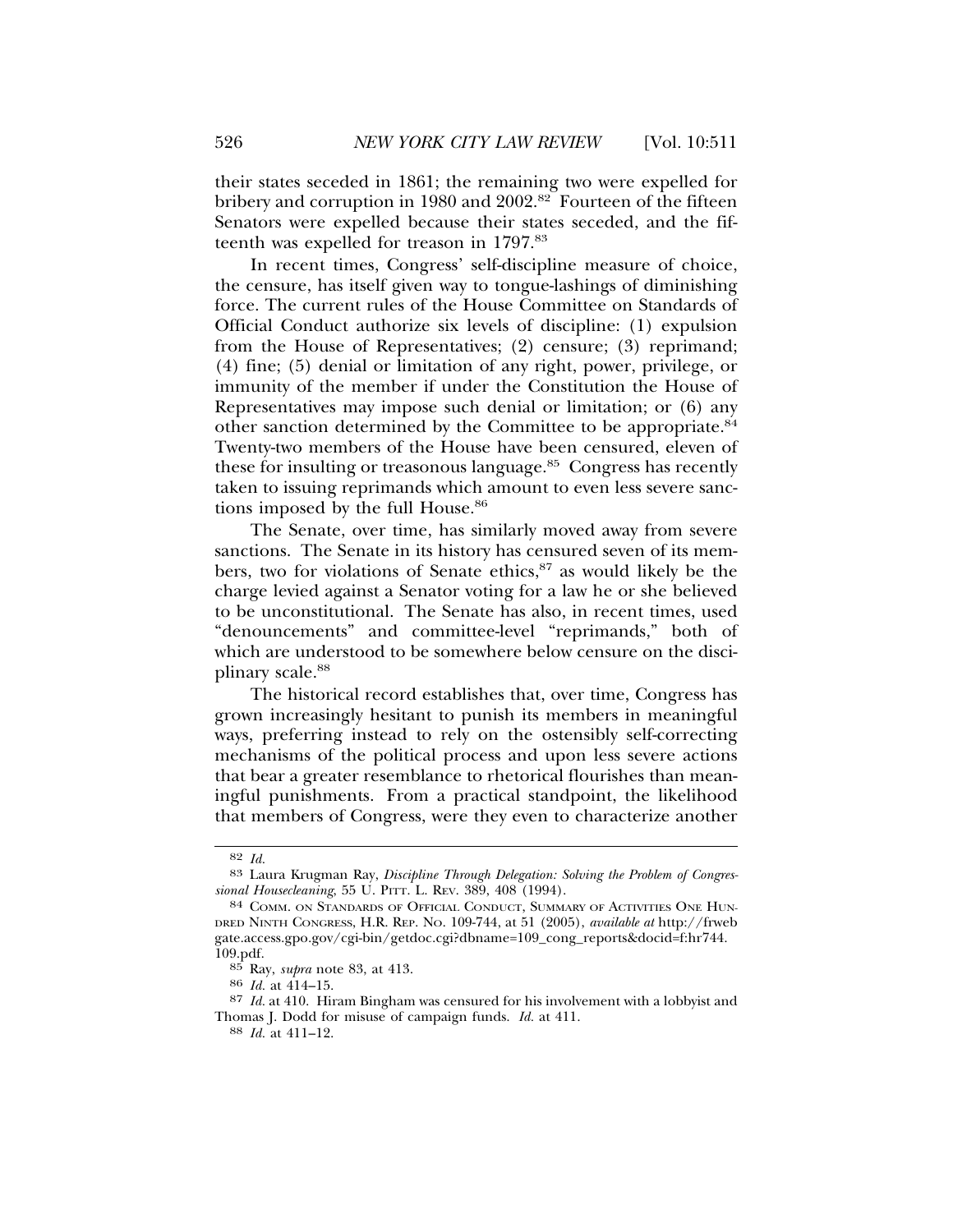member's vote as a dereliction of duty, would actually punish such colleagues is very small. This is due, in part, to the natural reluctance each member likely harbors for the idea of punishing a colleague (and, equally importantly, one who could retaliate by punishing him or her down the road).

Moreover, with respect to impropriety in the votes for the MCA, the party that would have led the sanctioning effort—the GOP—is also the party whose President sought passage of the bill so fervently. From a political standpoint, then, there would be little to gain—save perhaps a stand on principle—from a reprimand of any sort of these members, whom the Administration was no doubt pressuring strongly for an "aye" vote.89

# *B. Consequences: The President*

In line with the Madison–Jackson model of coordinate construction, knowledge of voting impropriety should not affect the President's independent obligations. As with members of Congress, the roots of the President's obligation are found in the oath of office, as found in Article II, Section 1 of the Constitution: "I do solemnly swear (or affirm) that I will faithfully execute the office of President of the United States, and will to the best of my ability, preserve, protect and defend the Constitution of the United States."90

The language "preserve, protect, and defend" parallels the language of the congressional oath ("support and defend"), $91$  and arguably imparts a heightened responsibility upon the chief executive compared to that of a member of the legislative body. The similarity in language connotes a similar obligation on the President to independently analyze new legislation and not vote for legislation he or she believes to be unconstitutional. By extension, if presented with a bill he or she believes to be unconstitutional, the

<sup>89</sup> The rise of the political party in contributing to this shift should not be understated. The road to powerful committee chairmanships in the House and Senate runs through the political parties, who favor loyalty and seniority when making those decisions. Rare is the maverick Senator or Representative who is able to buck the party line for very long and still retain positions of authority in a given Chamber. To deepen the problem, these Senators and Representatives depend upon the parties for political support—financial and otherwise—in their reelection campaigns. The net result of this sort of political environment is members who kowtow to their political party to the point of sacrificing fundamental obligations they owe to the Constitution and to their constituents.

<sup>90</sup> U.S. CONST. art. II, § 1, cl. 8.

<sup>91</sup> 5 U.S.C. § 3331 (2000).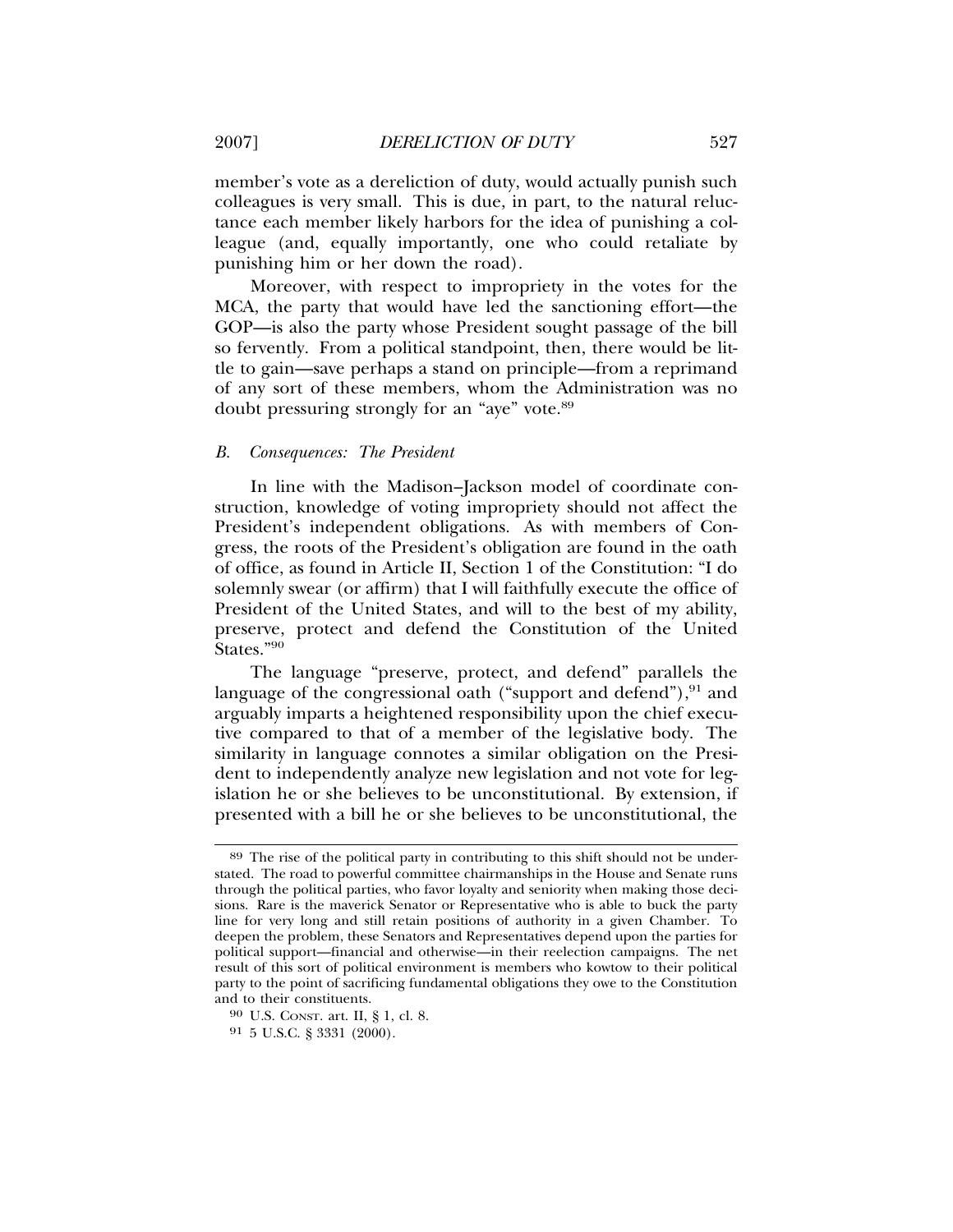President, regardless of the political benefits of signing the bill into law, is obligated by oath to veto it.

Does the President's obligation change when he is confronted with a bill he believes to be constitutional, but that members of Congress voting in favor of it believe to be unconstitutional? The answer is no. As described above, the Madison–Jackson model imposes upon each branch of government the obligation to perform an independent analysis of constitutionality. Ultimately, the President swears an equal and independent oath to that of members of Congress, and must make an independent determination of the constitutionality of new legislation. If President Bush believed the MCA to be constitutional, he was under no obligation to take into account any voting impropriety by Congress in the bill's passage.

#### *C. Consequences: The Courts*

The voting pattern described above rebuts the presumption underlying the canon of avoidance, namely, that Congress does not vote in favor of unconstitutional legislation. How, then, should this influence a court weighing the constitutionality of legislation bearing a clear record of voting impropriety?

The constitutional misgivings of the previously-identified members of Congress were limited to the jurisdiction-stripping provisions of the MCA. As the individual provisions of the MCA are severable,<sup>92</sup> we limit our discussion to how a court should decide the constitutionality of the jurisdiction-stripping provision alone.

As previously noted, the canon of avoidance is limited to instances of statutory ambiguity. Where such ambiguity exists, the court is directed to choose the statutory interpretation that would avoid addressing issues of constitutionality.

<sup>92</sup> The MCA does not contain a severability provision. But see Michael D. Shumsky, *Severability, Inseverability, and the Rule of Law*, 41 HARV. J. ON LEGIS. 227, 243 (2004) for a summary of the holding in *Alaska Airlines, Inc. v. Brock*, 480 U.S. 678 (1987): "[S]tatutes are presumed to be severable unless . . . (1) Congress 'intended otherwise' . . . or (2) the remaining statutory structure cannot function independent of its unconstitutional parts." As restated in *United States v. Booker*, 543 U.S. 220 (2005), the Court must "refrain from invalidating more of the statute than is necessary." *Id.* at 258. "Indeed," the Court continued, "we must retain those portions of the Act that are (1) constitutionally valid, (2) capable of 'functioning independently,' and (3) consistent with Congress' basic objectives in enacting the statute." *Id.* at 258–59 (citations omitted). We leave analysis of the constitutionality of the military commissions themselves to other scholars, and simply note that the jurisdiction-stripping provision, addressing as it does a topic entirely separate from the military commissions, is severable. Indeed, the title of the legislation itself suggests that the jurisdiction-stripping provision is not an essential component.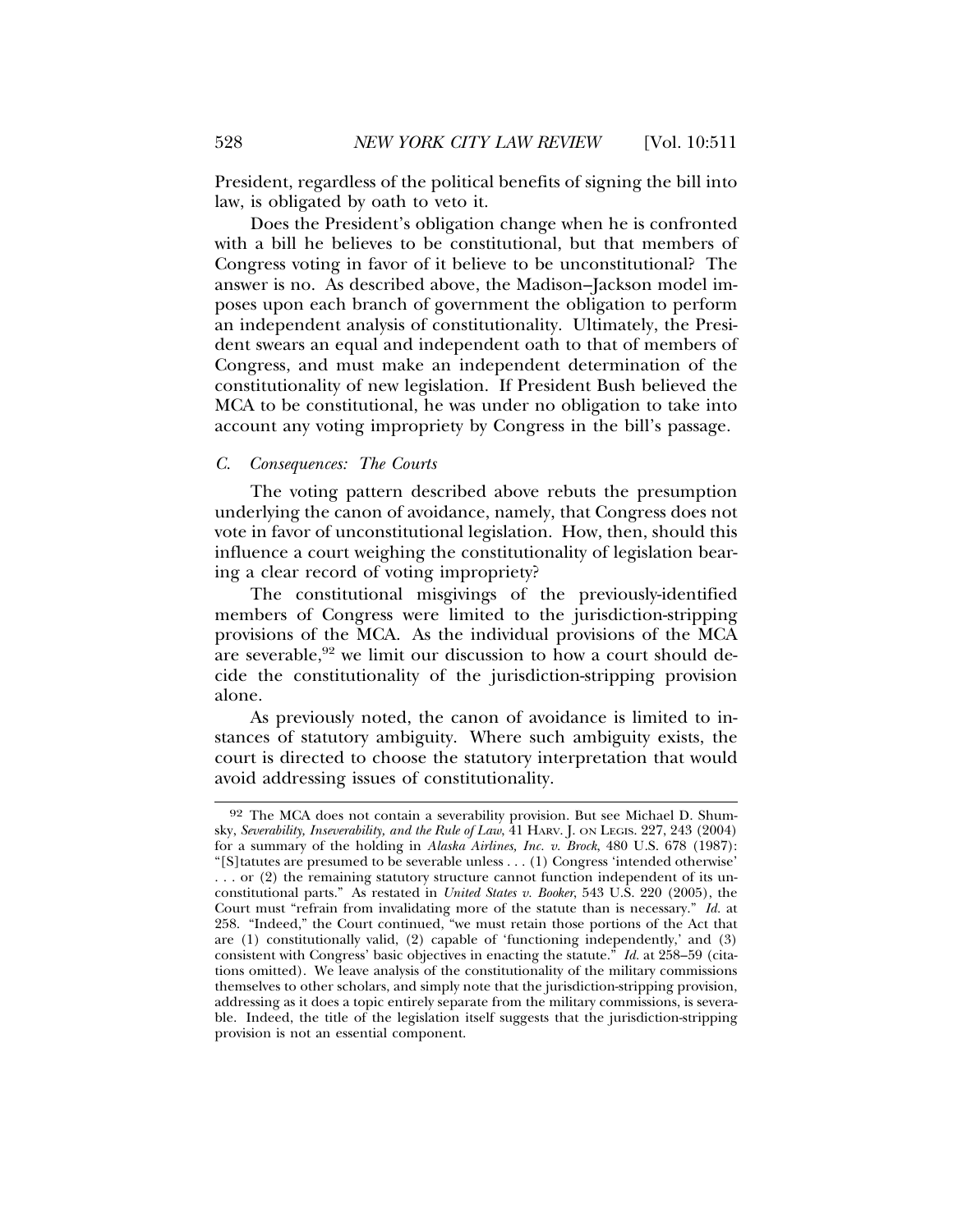But votes in favor of legislation believed to be unconstitutional negate the premise of the canon of avoidance, namely, that Congress has independently assessed the constitutionality of the legislation, which it subsequently voted for and did not find it wanting. Consequently, there is no justification for the courts to defer to the judgment of Congress in passing the legislation. Some might argue that unless the improper votes were necessary for passage of the bill, the fact that they occurred should not affect the court's posture. Regardless of the number of improper votes, the court's treatment of the legislation should be the same. Why should that be the case?

To respond, we must put the question differently: is there a meaningful difference between a law that would have passed Congress without the votes of members of Congress who believed the law to be unconstitutional, and a law that would not? The answer must be no. Our objection to the canon of avoidance is not premised upon the principle that a *sufficient number* of the members of Congress voting in favor of the legislation believed it to be unconstitutional. It is premised upon the principle that Congress does not pass unconstitutional legislation. It is about process, not tally, and just as a single drop of ink taints an entire glass of water equally, so too does the specter of improper voting taint the passage of a bill.

The canon of avoidance, therefore, should not be treated as an absolute, but a rebuttable presumption, and in instances such as the passage of the MCA, where some of its proponents believed it to be unconstitutional, courts ought to deliberately consider the statutory interpretation that raises constitutional issues, so that they might confront head-on the controversies of a particular provision. A failure to do so provides members of Congress with judicial cover to ignore their constitutional obligation, and, in addition, implicates the judiciary through its tacit sanction of procedurally unconstitutional, and possibly substantively unconstitutional, legislation. Anything less than the abandonment of the canon in situations like these necessarily undermines the integrity of the judicial branch.

#### **CONCLUSION**

With a legislative body that has historically been too collegial to stridently self-police, and a chief executive whose decisions with respect to new legislation are made independently, the real impact of improper voting by Congress must be felt by the body that has historically accorded Congress' decisions the most weight: the judi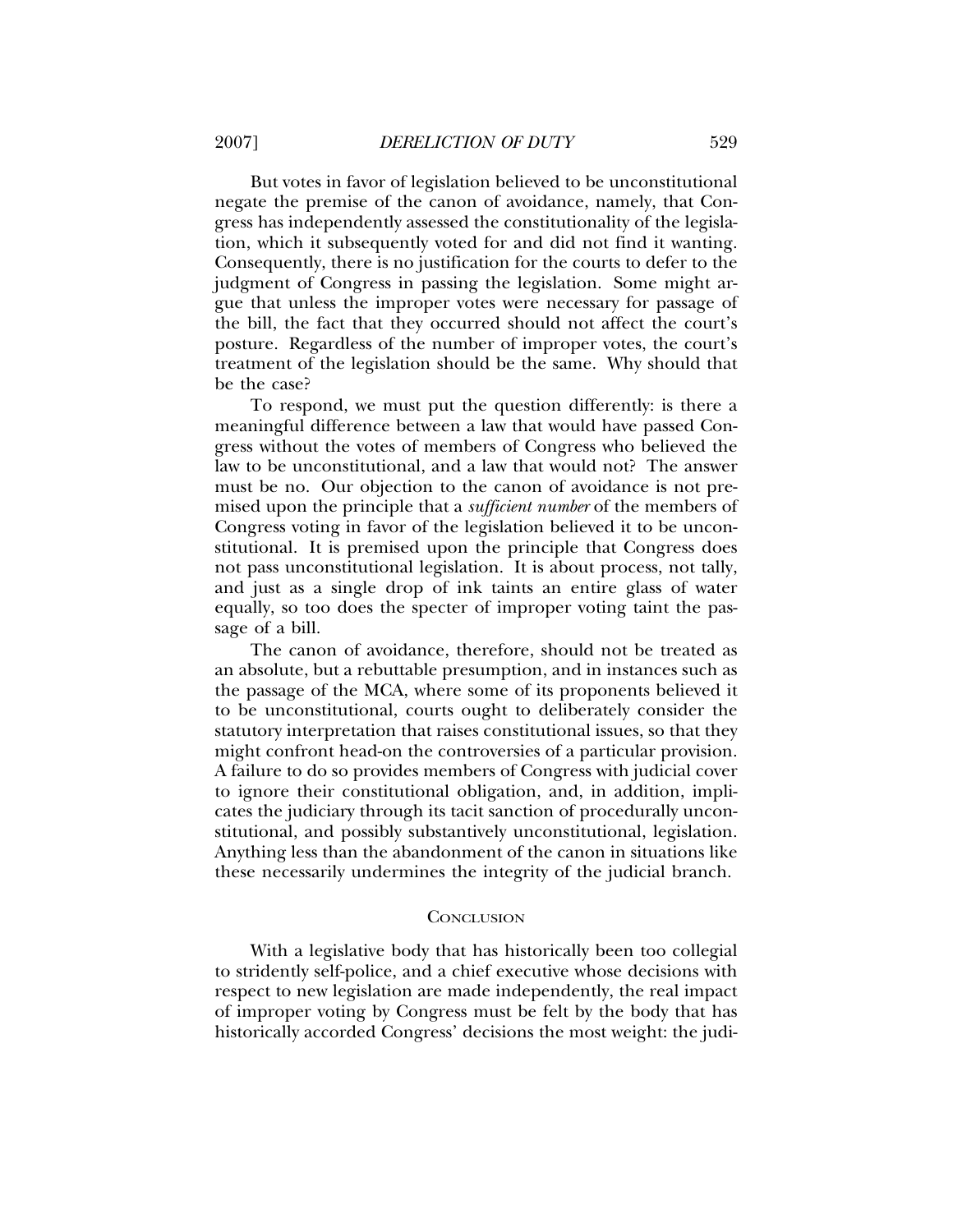ciary. The canon of avoidance should simply not be adopted wherever the taint of improper voting exists.

The gradual abdication of constitutional judgment by the legislative to the judicial branch has created a perfect environment for members of Congress to vote in favor of bills they believe to be unconstitutional, purely for political gain. While a more robust disciplinary system in Congress might at first seem like an appropriate solution to this problem, the threat of sanction or censure is ultimately not likely to dissuade members of Congress from this behavior. The simple end-around is that members would simply stop vocalizing any negative opinions as to a bill's constitutionality and avoid reprimand entirely. Thus, while their consciences may be burdened by the thought of such a maneuver, there would be no political danger for them. Without a frameshift in the attitude of members of Congress back towards the Madison–Jackson model of coordinate construction, this type of dereliction of duty threatens to become a mainstay of legislative procedure.

As borne out by the subsequent history of the MCA, bills passed in this manner can be treated by the courts in a manner entirely unforeseen by the derelict members. Senator Specter seemed to assume, without much basis, that the judiciary would remedy the mistakes of Congress, saying in an interview, "I think the courts will invalidate it . . . . They're not going to give up authority to decide habeas-corpus cases, not a chance."93

Senator Specter could not have been more wrong. On February 20, 2007, the U.S. Court of Appeals for the District of Columbia Circuit, contrary to the Senator's hopes, upheld the constitutionality of the habeas-stripping provision of the MCA.94 Pointing to the clear language of the bill that had been passed by Congress, the Court of Appeals held that the petitioners' arguments, while "creative," would nevertheless "defy the will of Congress."95 The language of the DTA stripping detainees of habeas corpus rights "could not be clearer"; it was as if the court could hear the bill's proponents "slamming their fists on the table" emphatically stripping *all* detainees of their right to habeas corpus.96

Appellants petitioned the Supreme Court for a writ of certiorari. Sen. Specter took the unusual step of submitting an amicus

<sup>93</sup> Jeffrey Toobin, *Killing Habeas Corpus*, NEW YORKER, Dec. 4, 2006, at 54.

<sup>94</sup> Boumediene v. Bush, 476 F.3d 981 (D.C. Cir. 2007), *cert. granted*, 127 S. Ct. 3078 (U.S. June 29, 2007) (No. 06–1195).

<sup>95</sup> *Id*. at 987.

<sup>96</sup> *Id.*